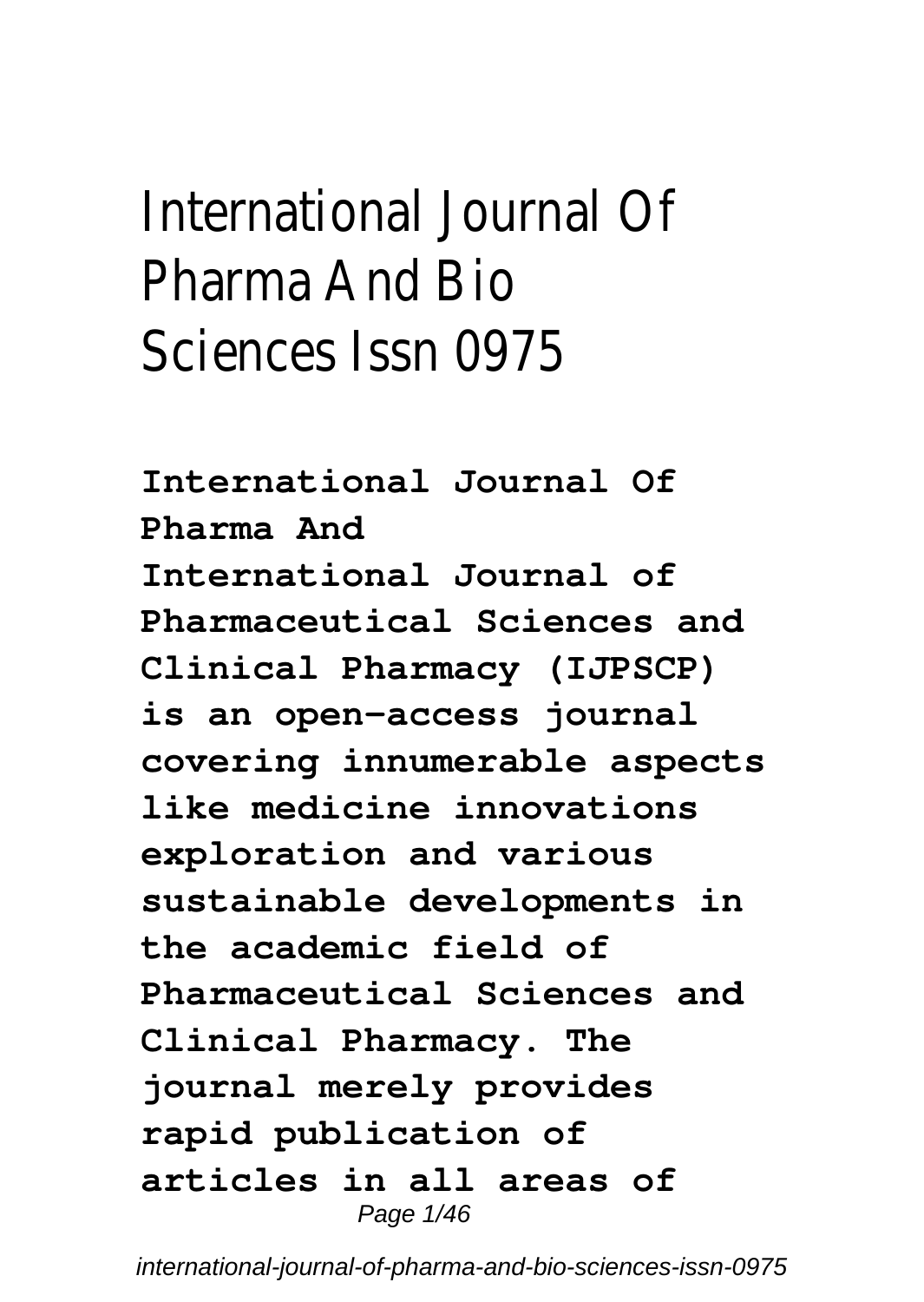**Pharmaceutical regulations, Drug medical ...**

**International Journal of Pharmaceutical Sciences and ... The international journal of Pharma and Biosciences (IJPBS) is an online peer reviewed journal in English published quarterly. The journal aims to publish novel research and review articles in the field of Pharmaceutical and Biological Sciences to reinforce the advancement of these areas which is not limited to: drug discovery, development, preformulation studies, drug delivery and targeting ...**

Page 2/46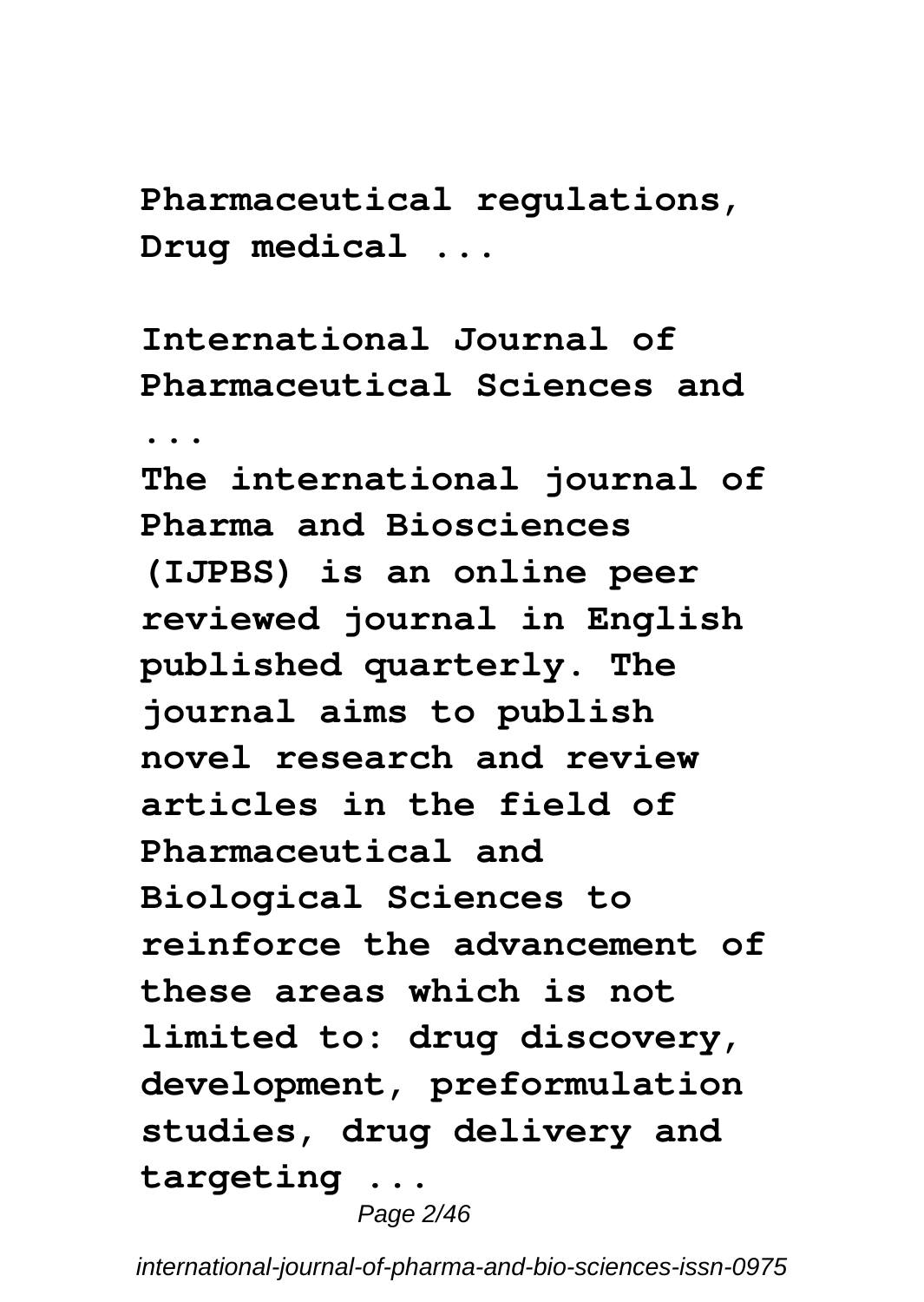**International Journal of Pharma and Bio Sciences international journal of pharmaceutical sciences and research It is an open access online and print International Journal published monthly. Website: www.ijpsr.com Projected Impact Factor (2012): 2.44, ICV 2012: 5.50, 2011: 5.07, 2010: 4.57 DOI: 10.13040/IJPSR.0975-8232 SJ Impact Factor (2012): 3.226 Global Impact Factor (2013): 0.533, (2012): 0.452 Indexing - EMBASE-Elsevier's**

**International Journal of Pharmaceutical Sciences and** Page 3/46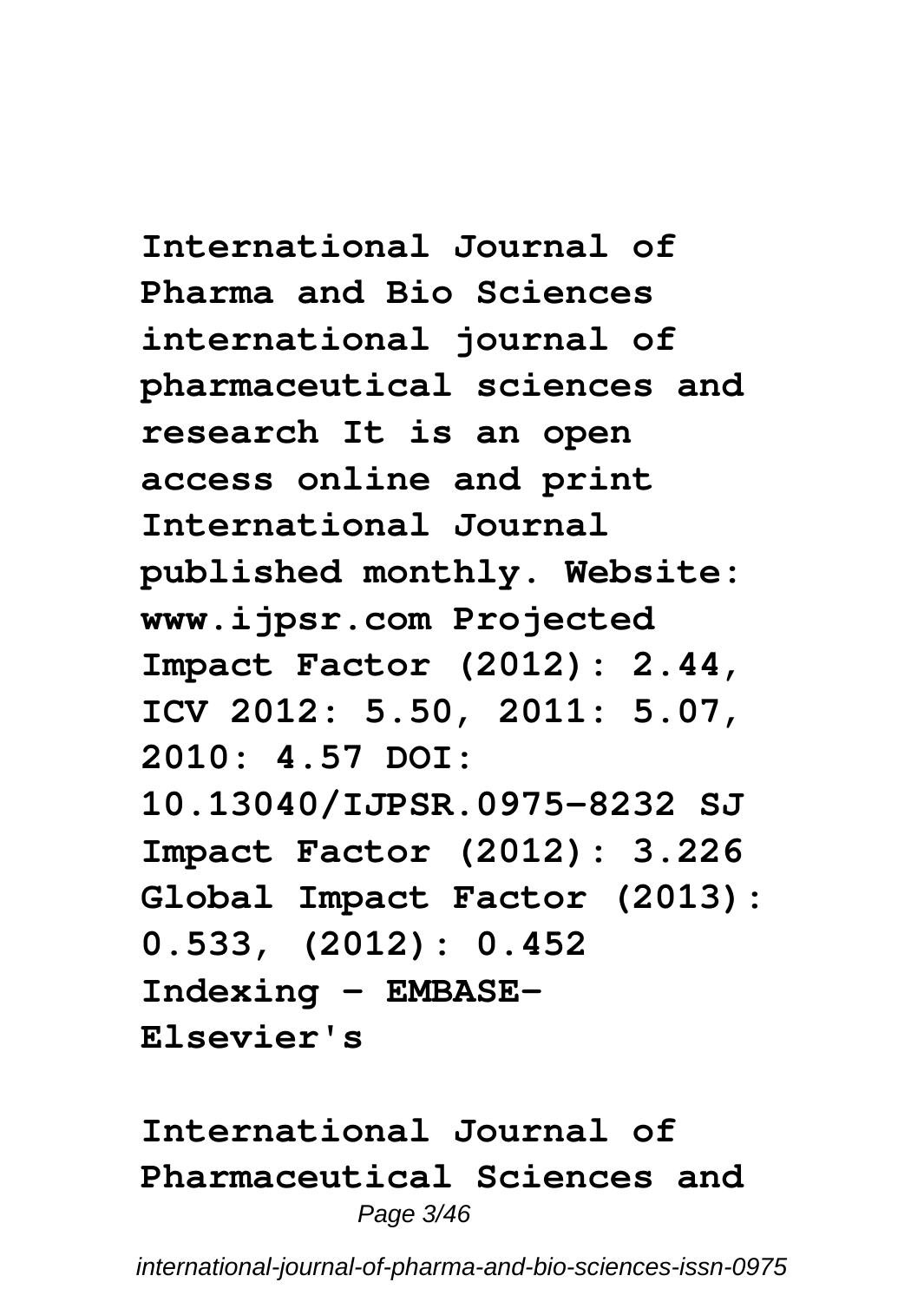**... About Journal : The international journal of Pharma and Biosciences (IJPBS) is an online peer reviewed journal in English published quarterly. The journal aims to publish novel research and review articles in the field of Pharmaceutical and Biological Sciences to reinforce the advancement of these areas which is not limited to: drug discovery, development, preformulation studies, drug delivery ...**

**International journal of Pharma and Biosciences - Open ... About Journal :** Page 4/46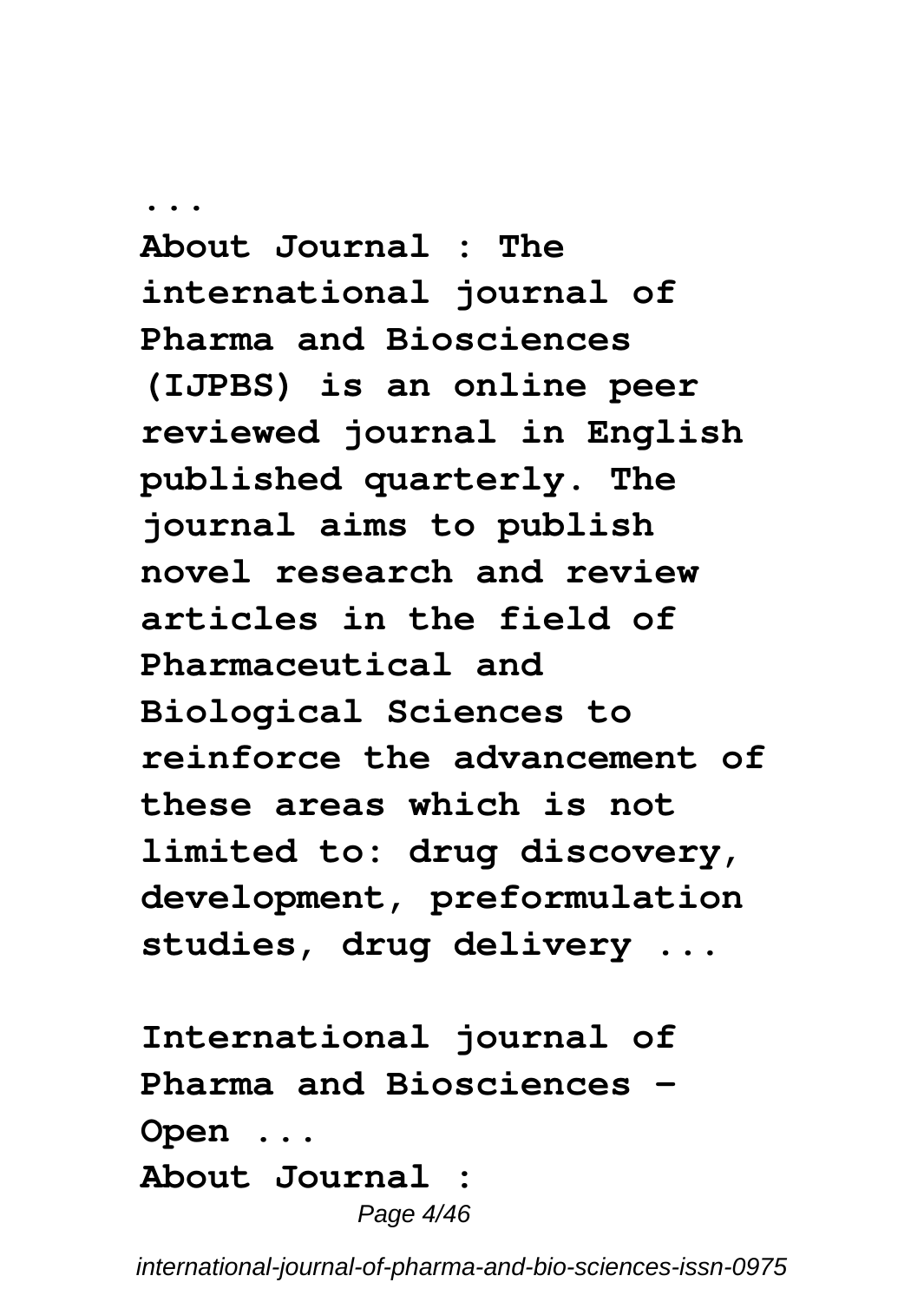**International Journal of Pharmacy and Pharmaceutical Sciences (Int J Pharm Pharm Sci) is peer-reviewed, monthly (Onward April 2014) open access Journal. IJPPS publishes original research work that contributes significantly to advance the scientific knowledge in pharmacy and pharmaceutical sciences including**

**International Journal of Pharmacy and Pharmaceutical**

**...**

**The International Journal of Pharmaceutics has an open access mirror journal International Journal of Pharmaceutics: X, sharing the same aims and scope,** Page 5/46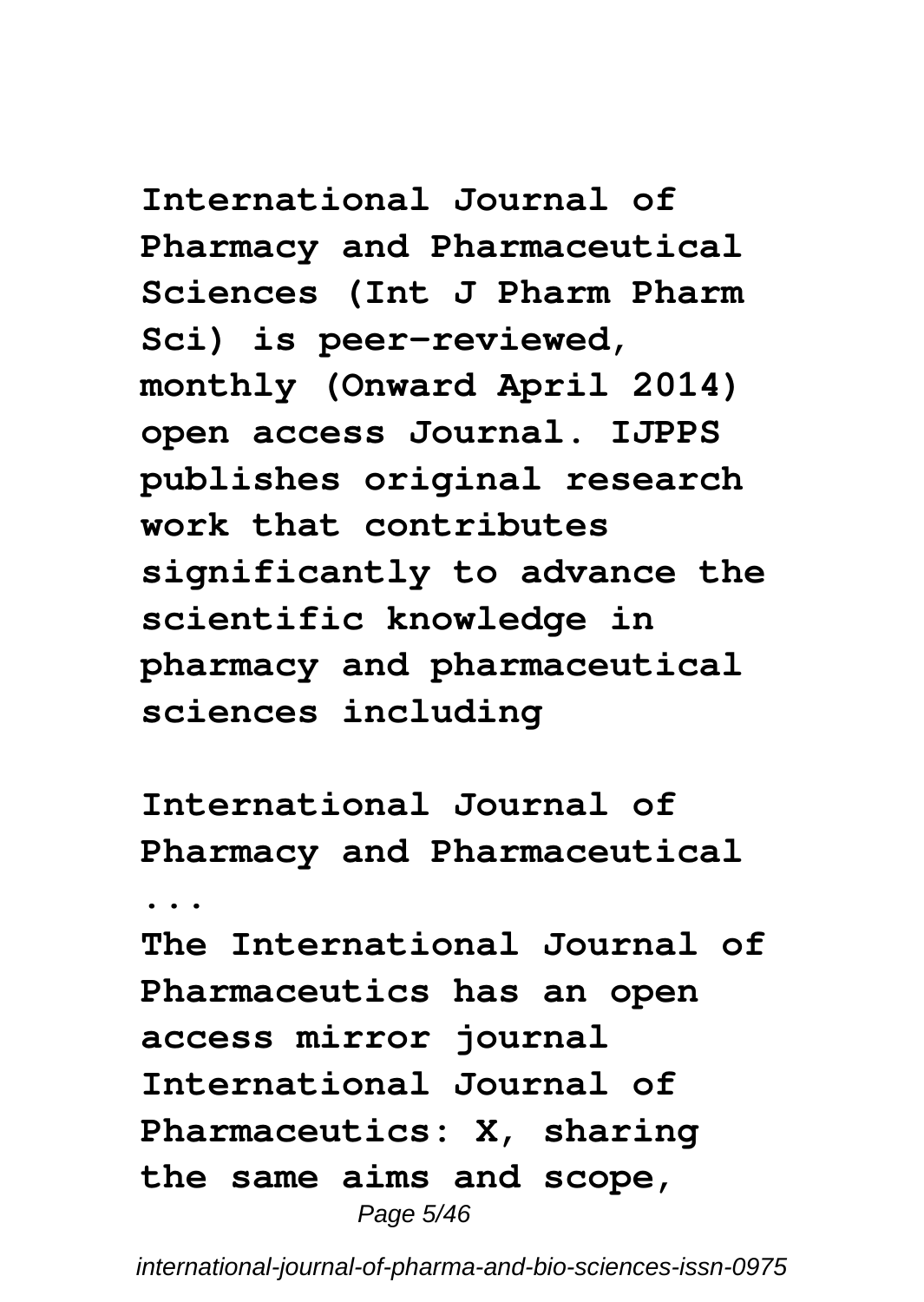**editorial team, submission system and rigorous peer review.. The International Journal of Pharmaceutics is the second most cited journal in the Pharmaceutical Sciences field out of 168 journals, being the true home for pharmaceutical ...**

**International Journal of Pharmaceutics - Elsevier International Journal of Pharmacy and Pharmaceutical Sciences (Int J Pharm Pharm Sci) is peer-reviewed, monthly (Onward April 2014) open access Journal. IJPPS publishes original research work that contributes significantly to advance the** Page 6/46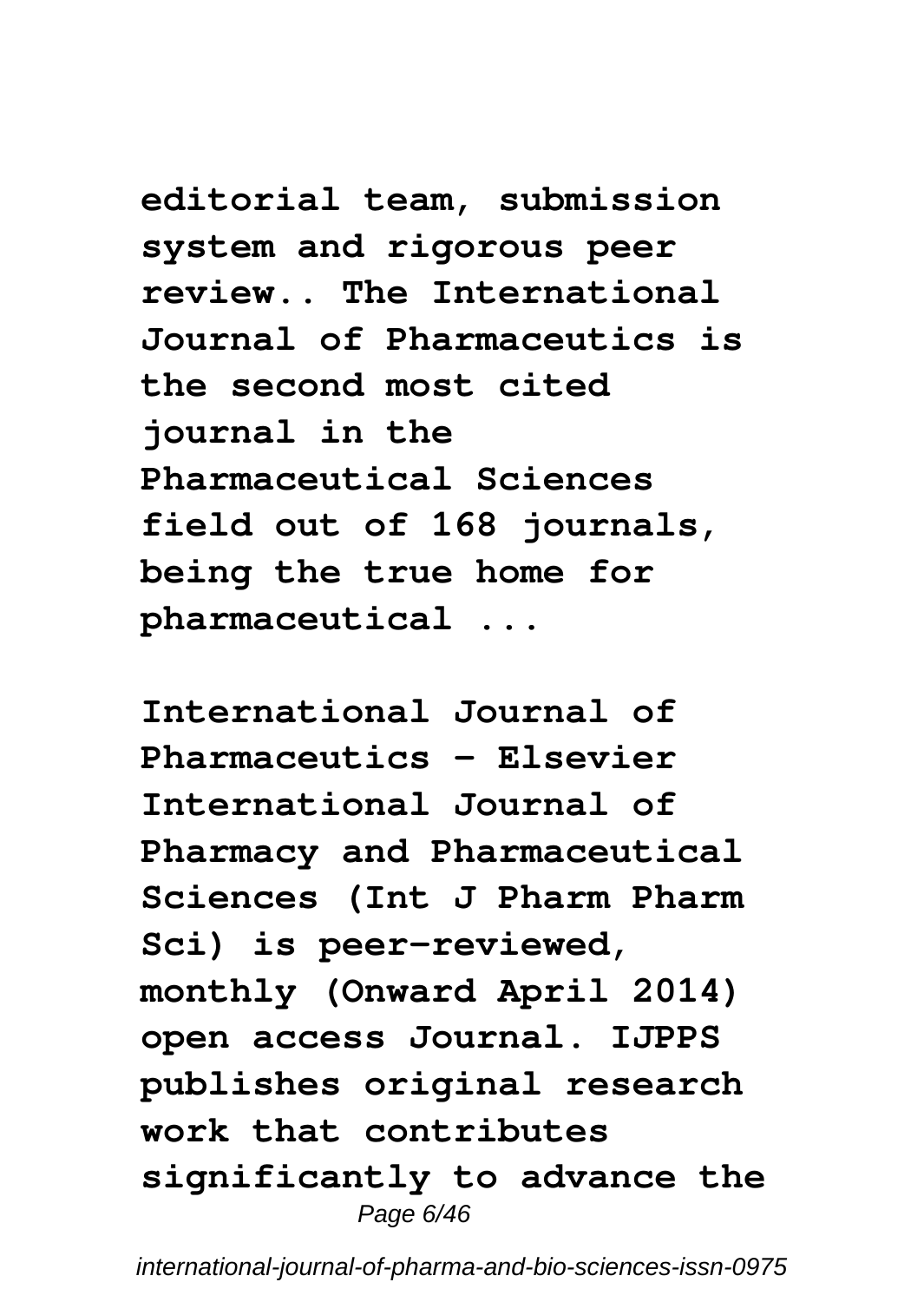**scientific knowledge in pharmacy and pharmaceutical sciences including.**

**International Journal of Pharmacy and Pharmaceutical Sciences About the Journal. International Journal of Pharma and Chemical Research (IJAPCR) is a peer-reviewed, open access journal that publishes original research articles as well as review articles in all areas of Pharmacy and Chemistry. The average time between submission, acceptance and final decision is 15 days.**

### **INTERNATIONAL JOURNAL OF PHARMA AND CHEMICAL RESEARCH** Page 7/46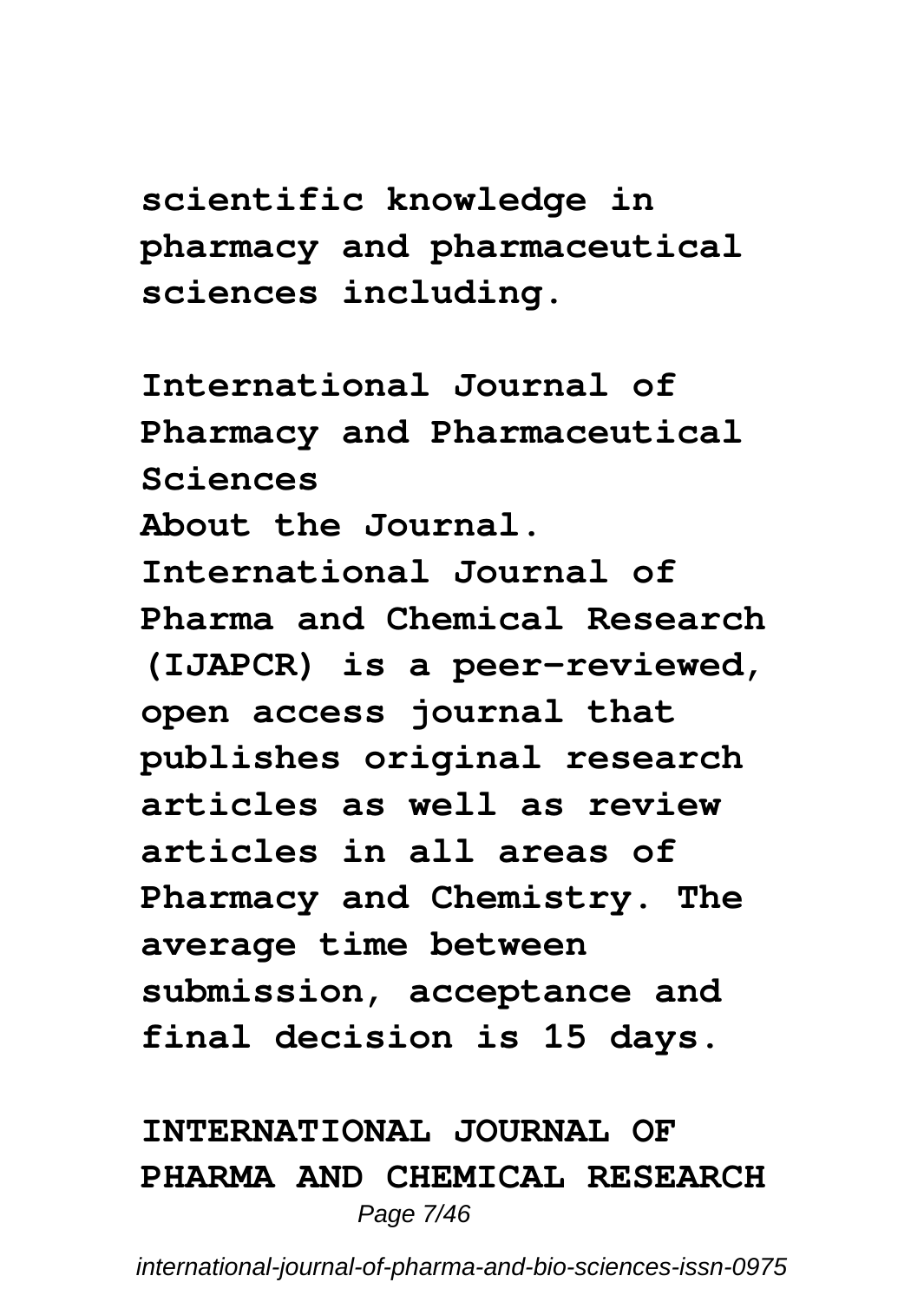**International Journal of Pharma Research and Health Sciences, IJPRHS an international peer review English bimonthly online open access journal. The focus of the journal is to publish high standard double blinded peer reviewed original articles, review articles, short communications and case study in pharmaceutical and multidisciplinary health sciences.**

**Pharma Health Sciences | International Journal Of Pharma ... International Journal of Pharmacy and Biological Sciences (IJPBS) (Int. J.** Page 8/46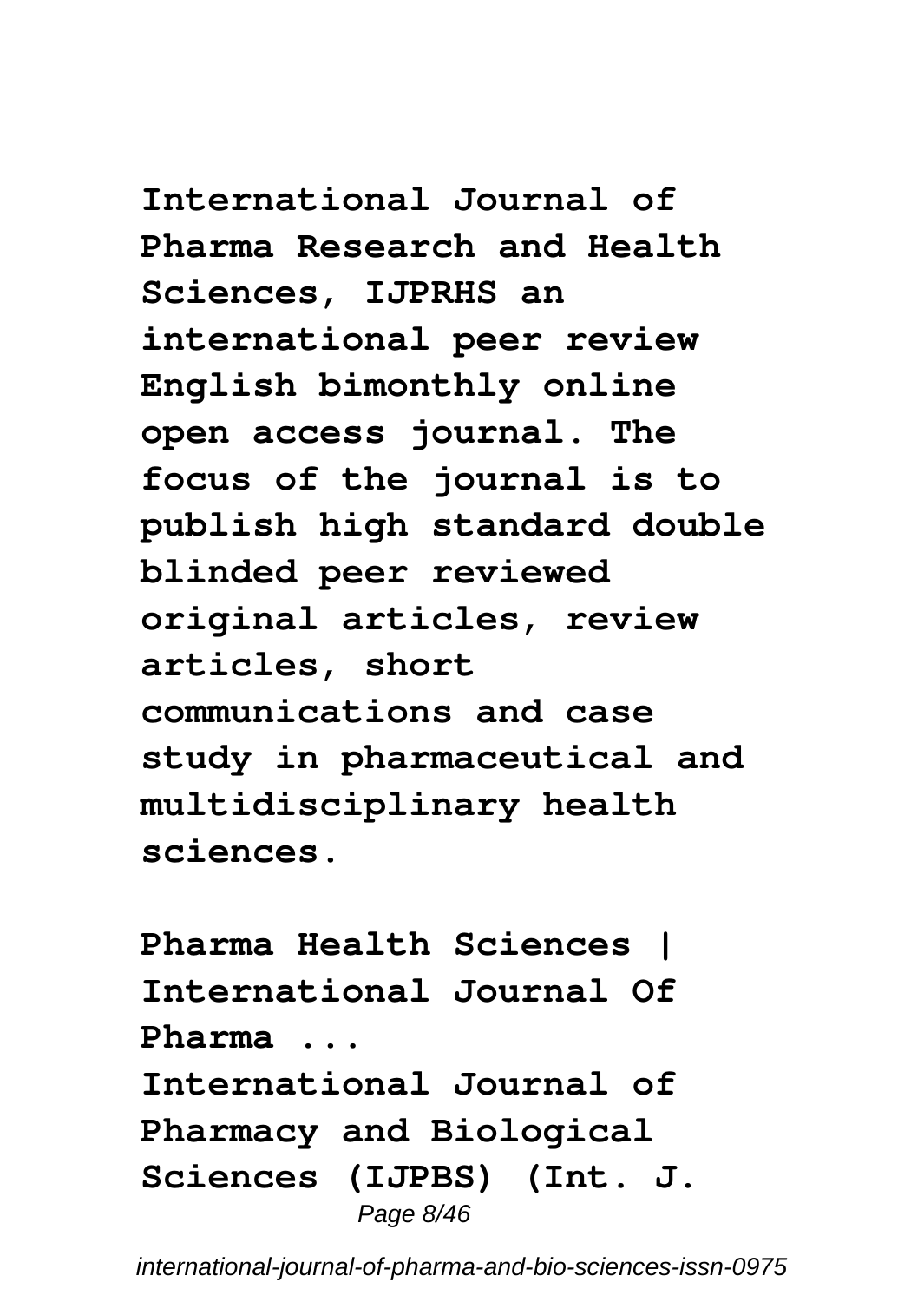**Pharm. Biol. Sci.) Electronic- ISSN: 2230-7605 and print-ISSN: 2321-3272 (CODEN IJPBK3 Chemical Abstract Services (USA)) is a Peer-reviewed refereed Open Access International UGC Approved (Upto June 2019) of best quality devoted to the publication of Original research and Review papers From Pharmaceutical, Chemical and ...**

**:: IJPBS-International Journal of Pharmacy and Biological ... International Journal of Pharmacy and Technology (IJPT) is an international online Journal in English** Page  $9/46$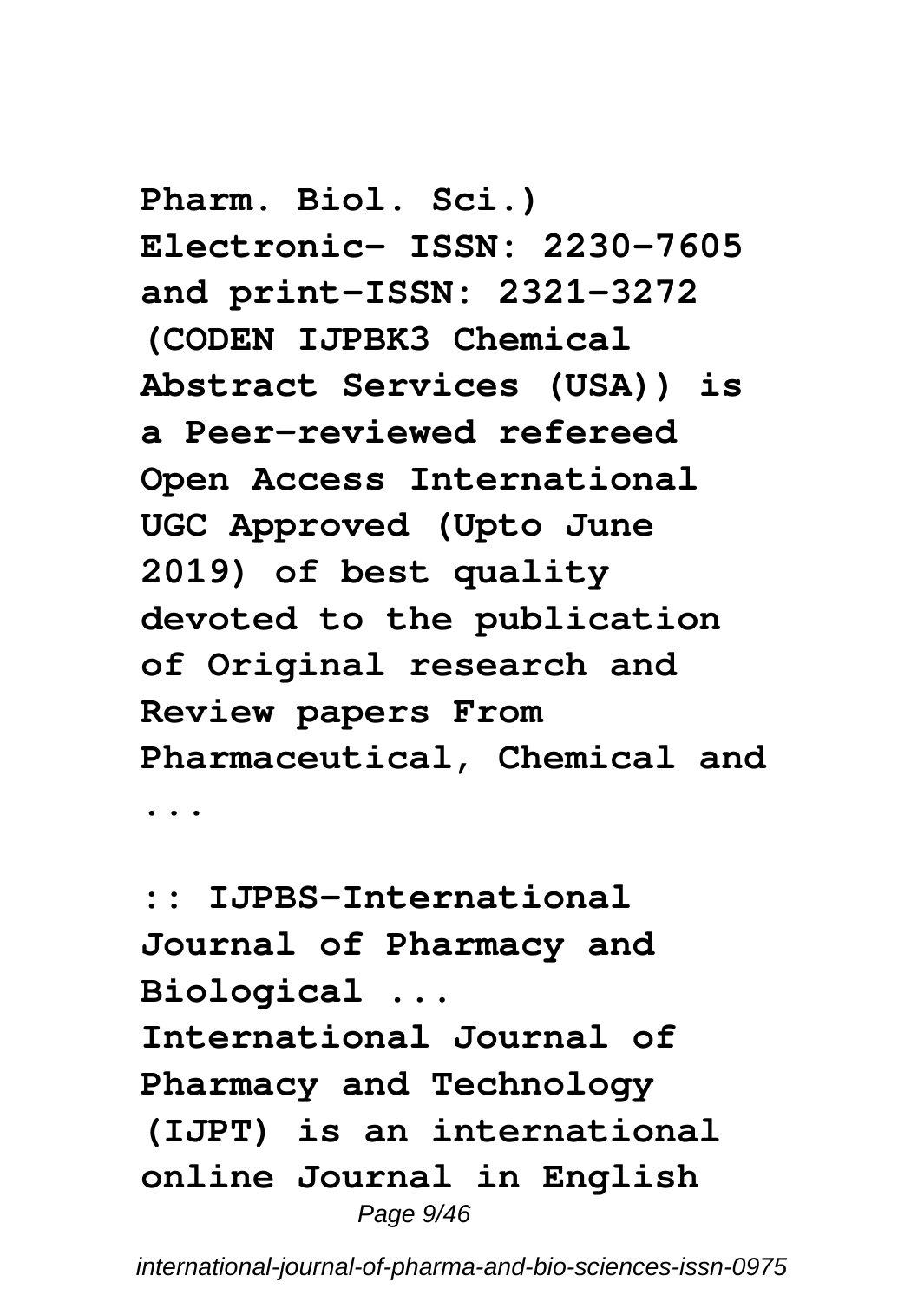**quarterly publishing journal. This Journal publish original research work and review work that contributes significantly to further the scientific knowledge in Pharmaceutical, Biological Sciences, Information Technology and Engineering.**

**International Journal of Pharmacy and Technology International Journal of Pharmacy and Chemistry (IJPC) is an international journal that publishes original research articles or Short Communications as well as review articles dealing with all aspects of research on chemistry and** Page 10/46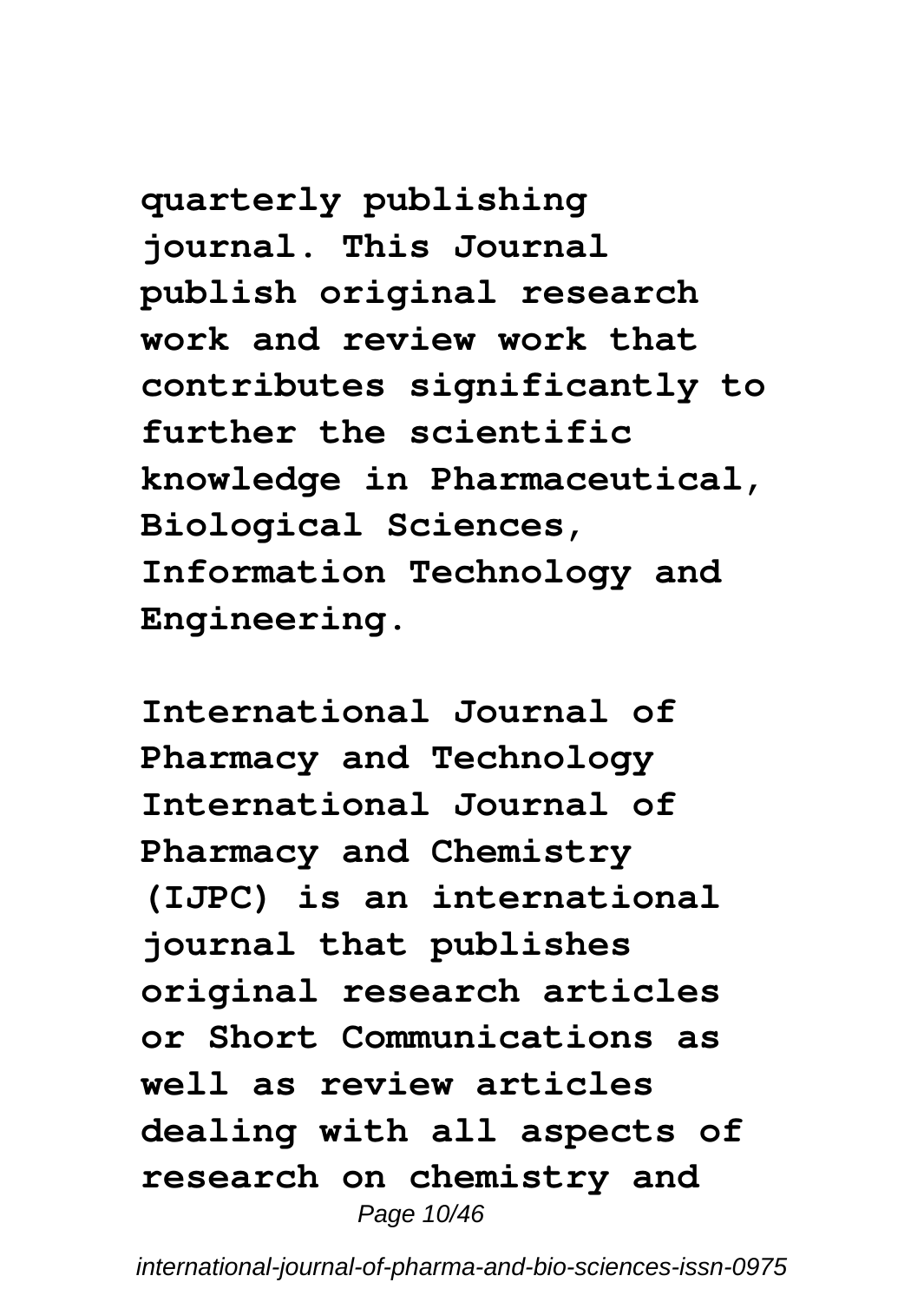**pharmacy. Research outcomes from medical sciences/case study and biotechnology of pharmaceutical and organic chemistry including synthesis, bioorganic, medicinal ...**

**International Journal of Pharmacy and Chemistry :: Science ... International Journal of Science and Pharma Innovations (IJSPI) is an International, Online Monthly Journal of Pharmacy and Science.It publishes original Peer reviewed Research, Review Articles and Short Communications in the field of Pharmacy (Pharmaceutics,** Page 11/46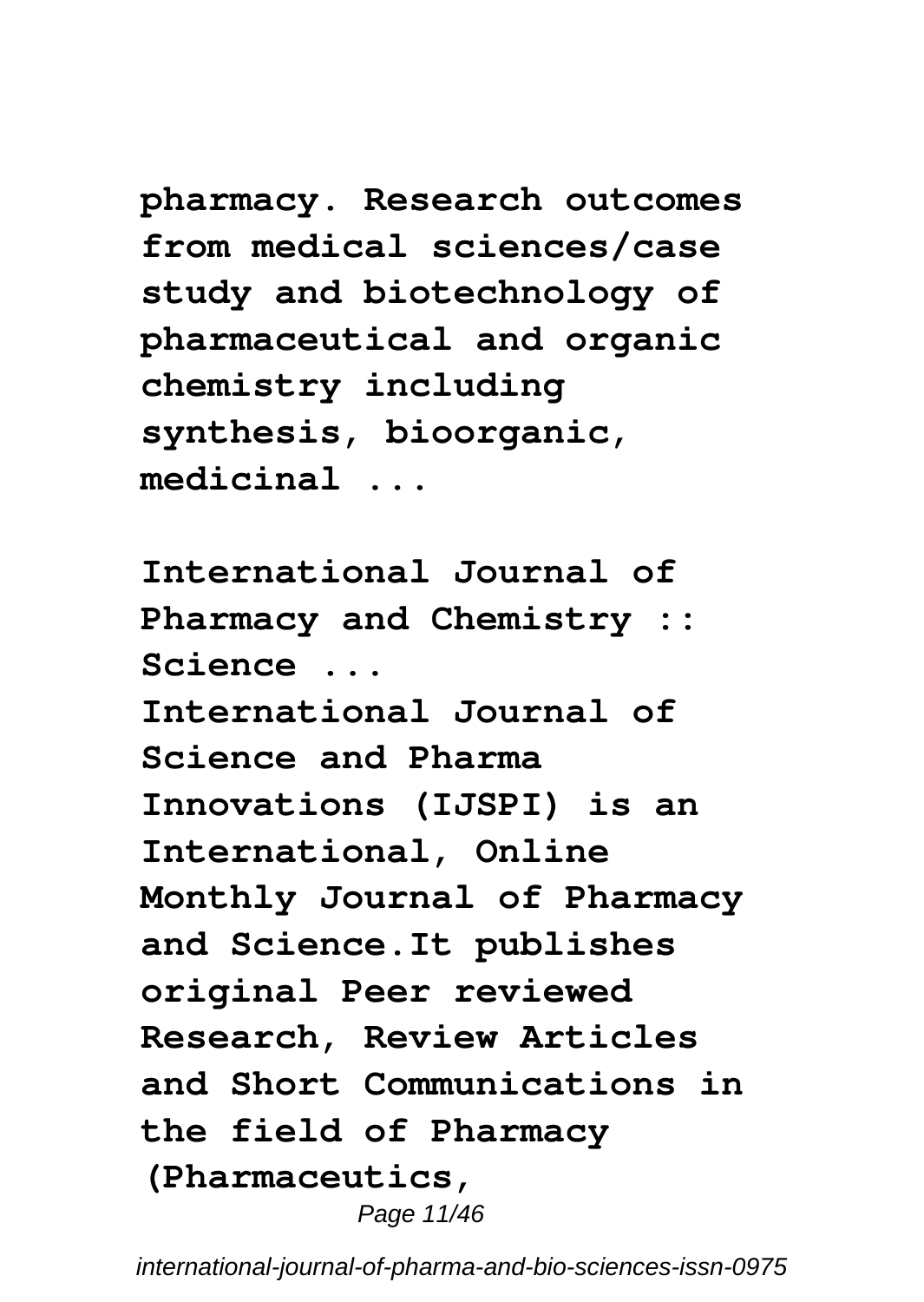**Pharmaceutical/Medicinal Chemistry, Pharmacognosy and phytochemistry, Pharmacology and Toxicology, Pharmaceutical Analysis, Quality ...**

**International Journal of Science and Pharma Innovations ... International Journal of Pharma and Bio Sciences. The international journal of Pharma and Biosciences (IJPBS) is an online peer reviewed journal in English published quarterly. The journal aims to publish novel research and review articles in the field of Pharmaceutical and Biological Sciences to** Page 12/46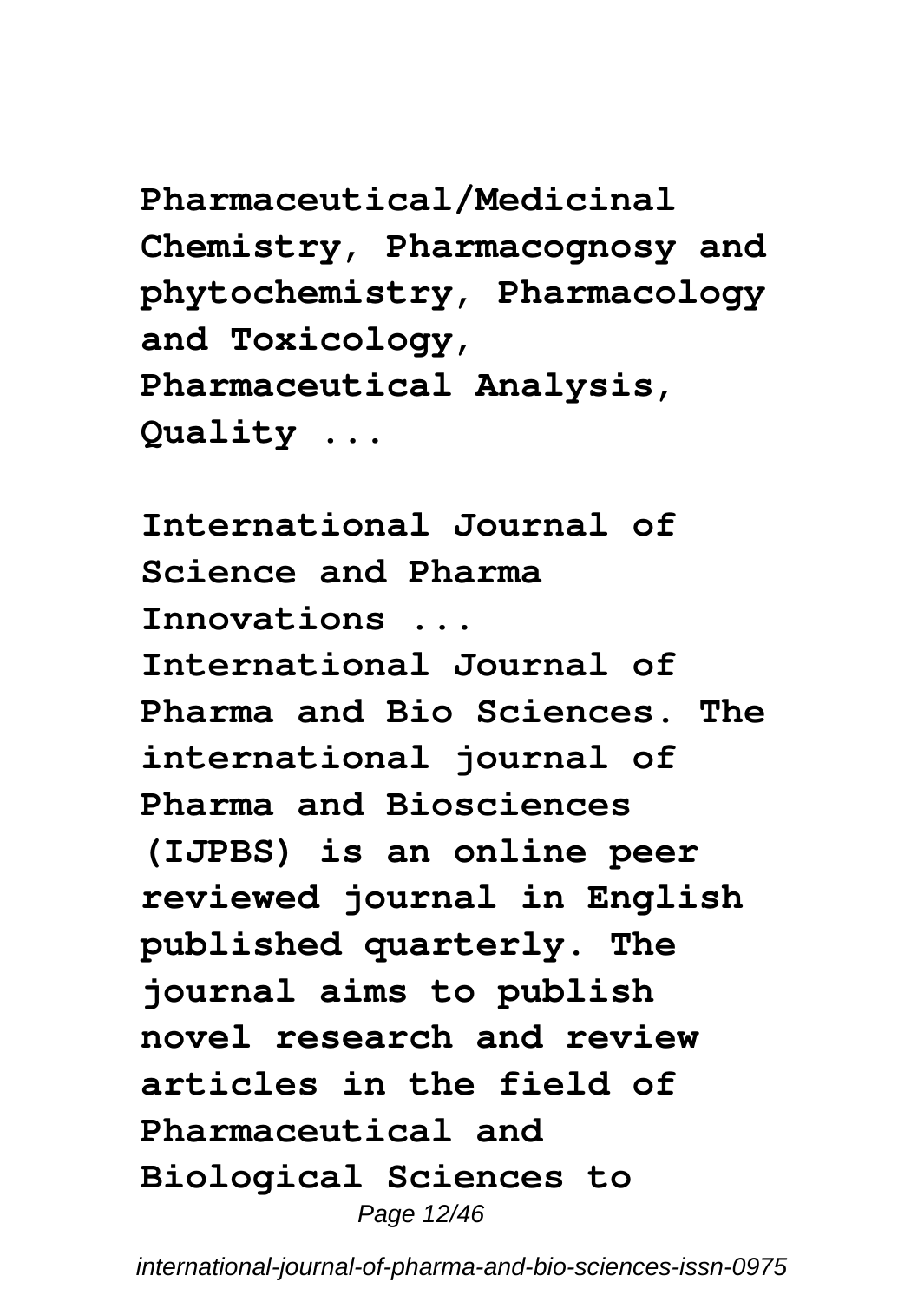**reinforce the advancement of these areas which is not limited to: drug discovery, development ...**

**International Journal of Pharma and Bio Sciences IJLPR - An International Journal in english published online quarterly with aim to publish peer reviewed review articles in rapidly developing fields in Pharma and Life sciences.**

**International Journal of Life science and Pharma Reviews ... Wiley's open access option. By selecting to publish through Wiley's open access option, OnlineOpen, articles** Page 13/46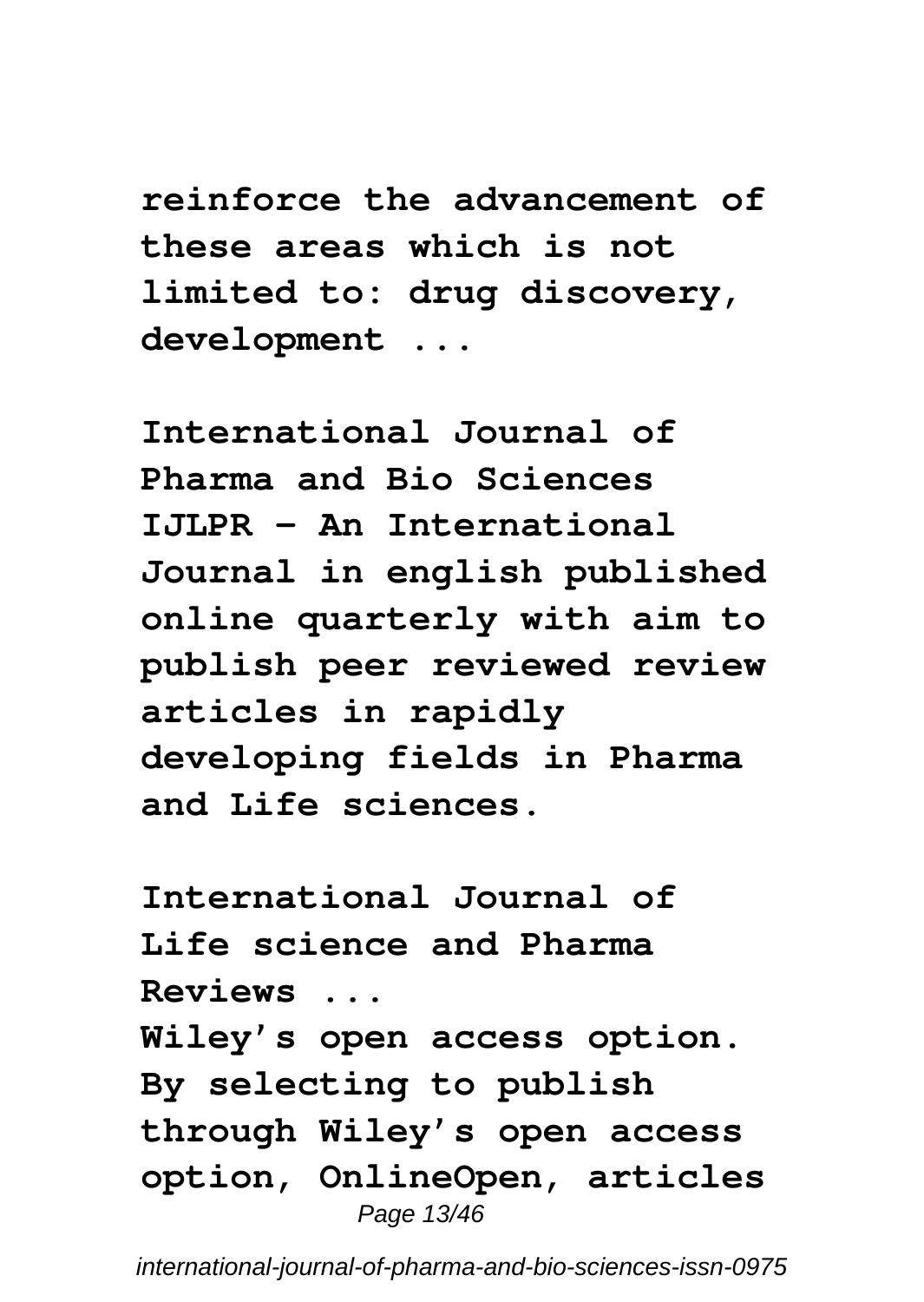**are immediately freely available to read, download and share.Check out these OnlineOpen papers published from International Journal of Pharmacy Practice: New roles in pharmacy – learning from the All Wales Common Ailments Scheme**

**International Journal of Pharmacy Practice - Wiley Online ... International Journal of Pharmacy and Pharmaceutical Research (ijppr.humanjournals.com) is an open access, peer reviewed international monthly journal dedicated to the latest advancement in Pharmacy and Pharmaceutical** Page 14/46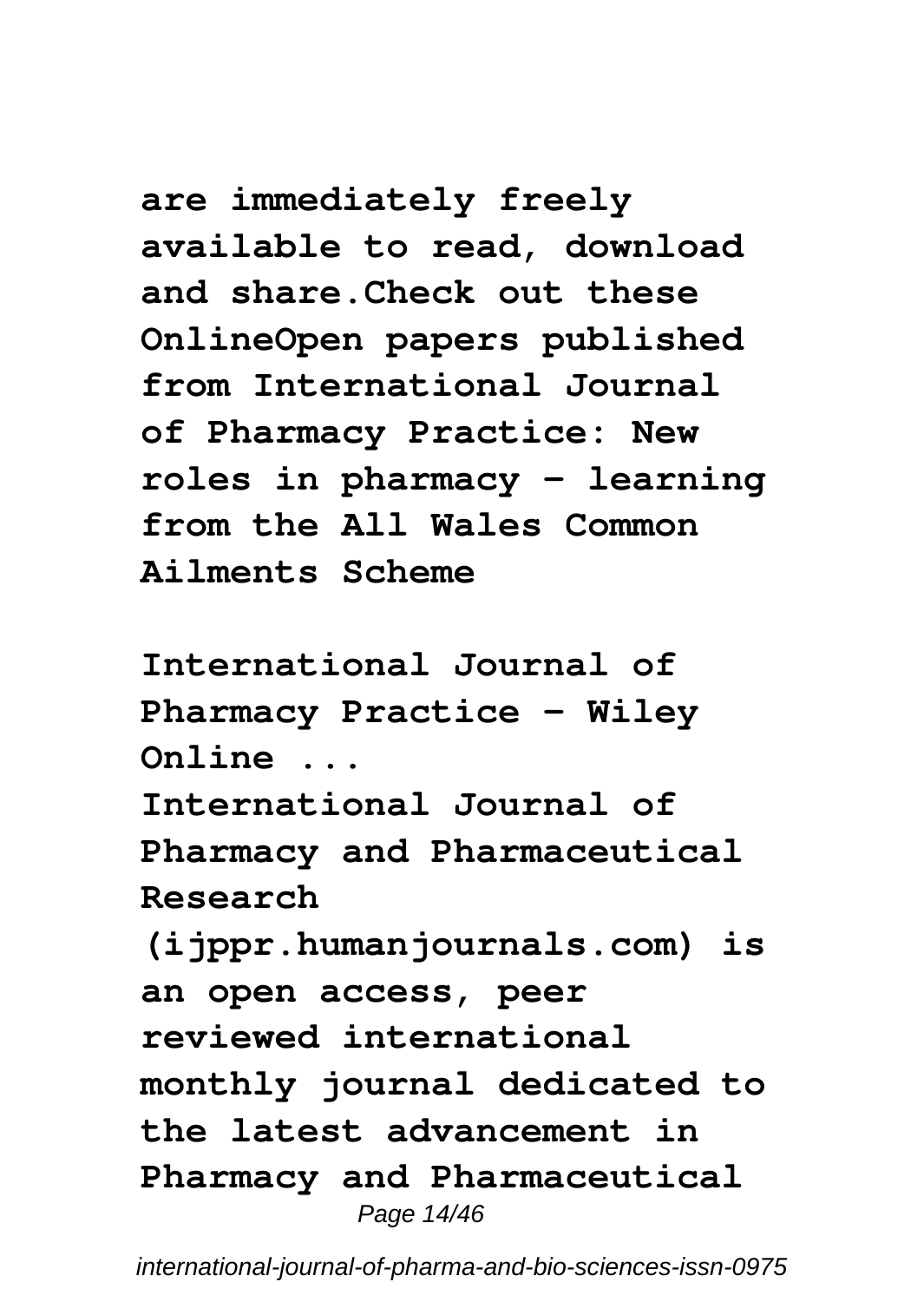**Research.The Journal and Editorial Board endeavor to attract and publish articles from a variety of disciplines and educational settings to promote excellence in pharmaceutical ...**

**International Journal of Pharmacy and Pharmaceutical Research**

**"International Journal of Research in Pharmacy and Pharmaceutical Sciences" is a peer reviewed and open access journal. Researchers in the field of Medical, Dental, Life Sciences, Pharmacy, Biology and Chemistry which include Pharmaceutical technology,** Page 15/46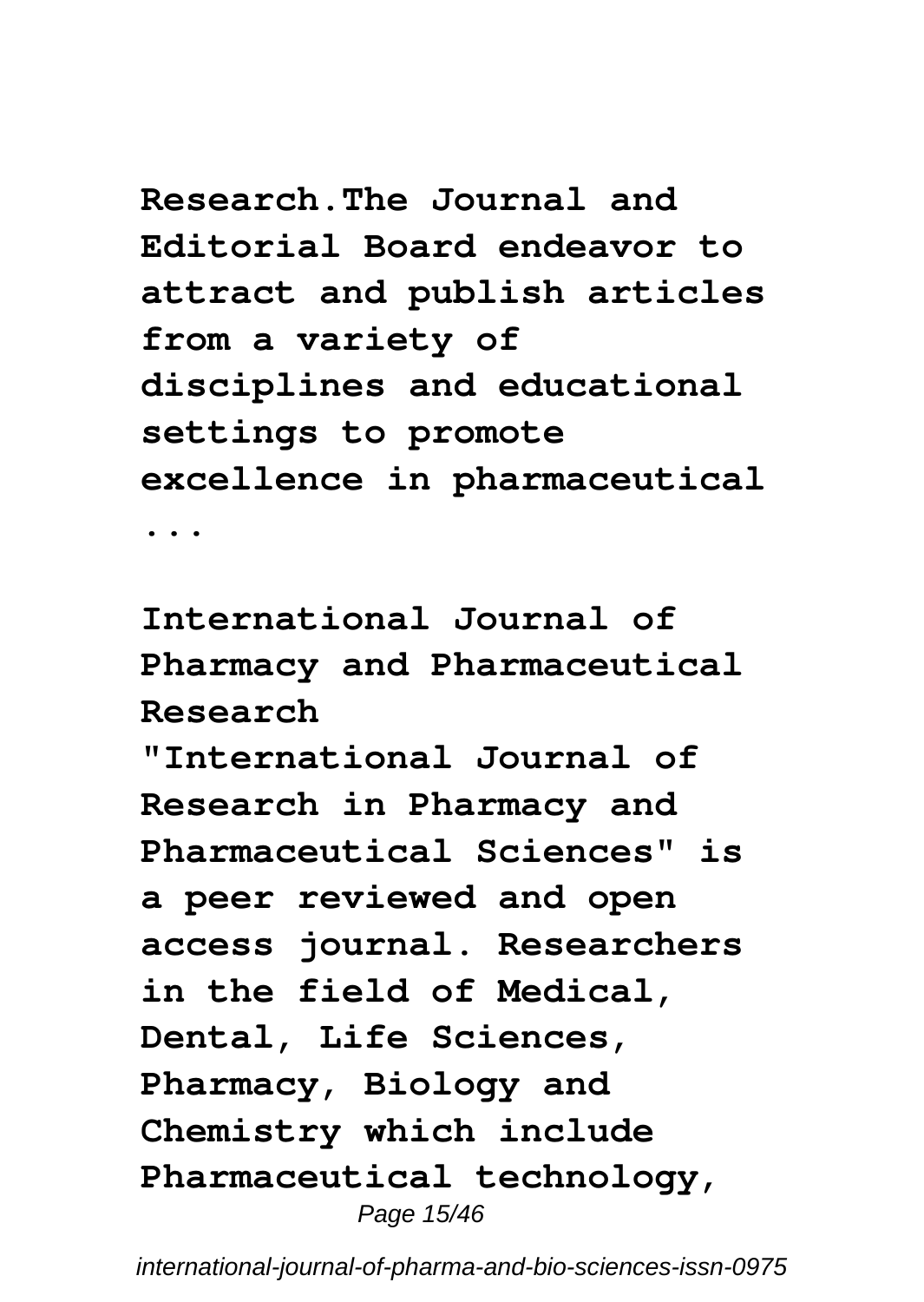**Pharmaceutics, ...**

**International Journal of Research in Pharmacy and ... International Journal of Pharmaceutical and Healthcare Marketing Issue(s) available: 54 – From Volume: 1 Issue: 1, to Volume: 14 Issue: 2. Category: Marketing. Search. All Issues; EarlyCite; Volume 14. Issue 2 2020. Issue 1 2020. Volume 13. Issue 4 2019. Issue 3 2019. Issue 2 2019. Issue 1 2019. Volume 12. Issue 4 ...**

**International Journal of Science and Pharma Innovations (IJSPI) is an** Page 16/46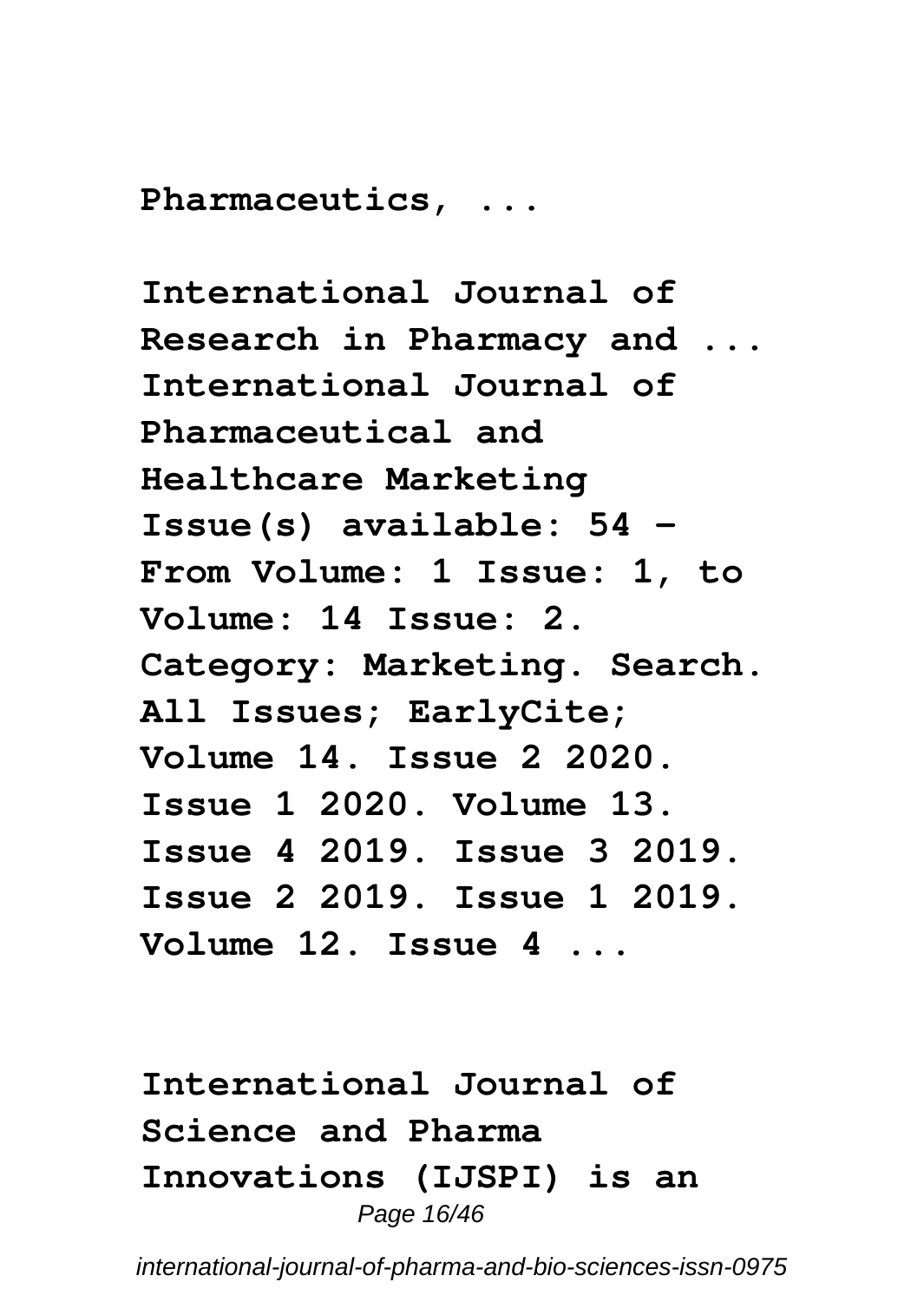**International, Online Monthly Journal of Pharmacy and Science.It publishes original Peer reviewed Research, Review Articles and Short Communications in the field of Pharmacy (Pharmaceutics, Pharmaceutical/Medicinal Chemistry, Pharmacognosy and phytochemistry, Pharmacology and Toxicology, Pharmaceutical Analysis, Quality ... About the Journal. International Journal of Pharma and Chemical Research (IJAPCR) is a peer-reviewed, open access journal that publishes original research articles as well as review articles in all areas of**

Page 17/46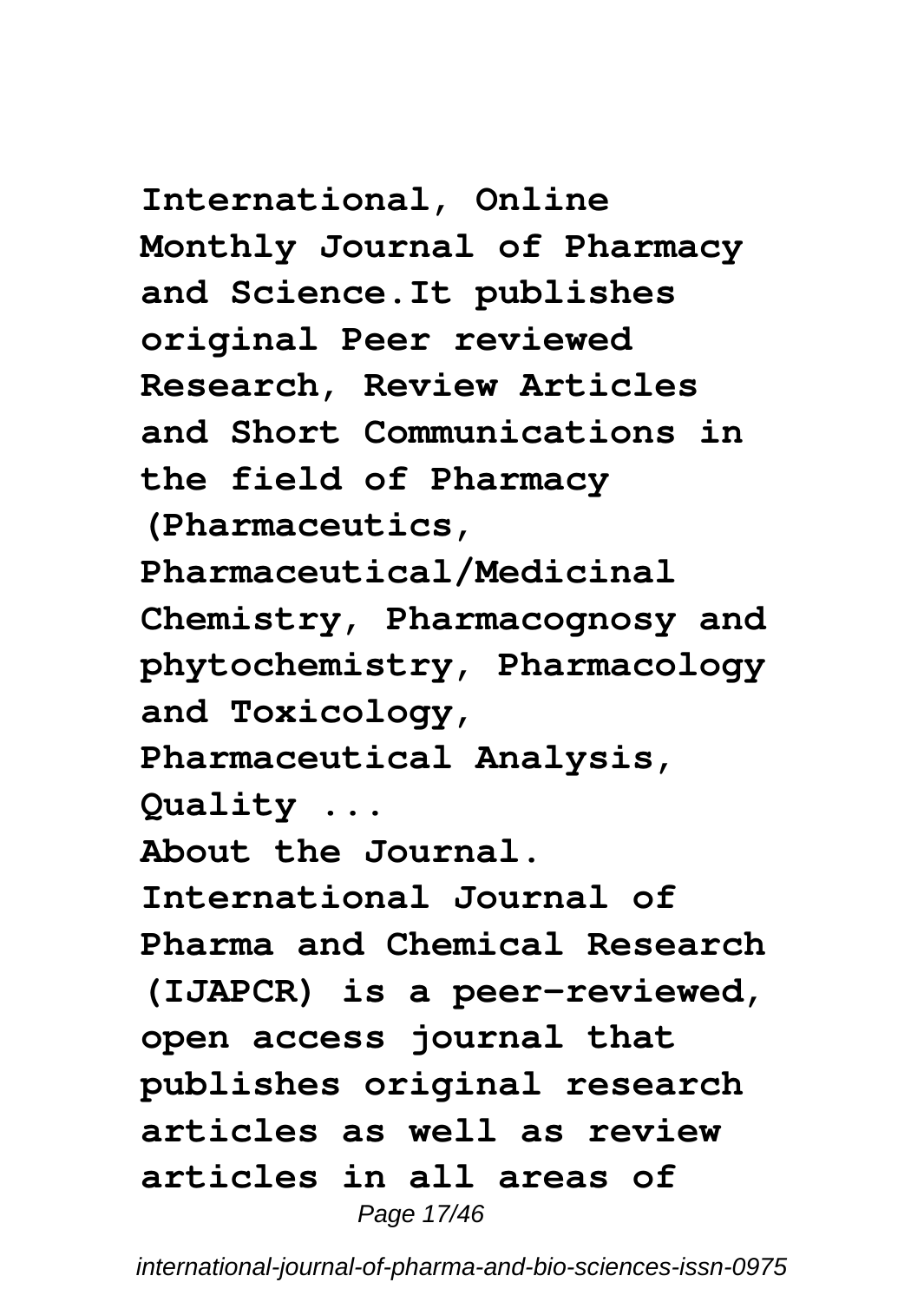**Pharmacy and Chemistry. The average time between submission, acceptance and final decision is 15 days. International Journal of Research in Pharmacy and ... International Journal Of Pharma And International Journal of Pharmaceutical Sciences and Clinical Pharmacy (IJPSCP) is an open-access journal covering innumerable aspects like medicine innovations exploration and various sustainable developments in the academic field of Pharmaceutical Sciences and Clinical Pharmacy. The journal merely provides**

**rapid publication of**

Page 18/46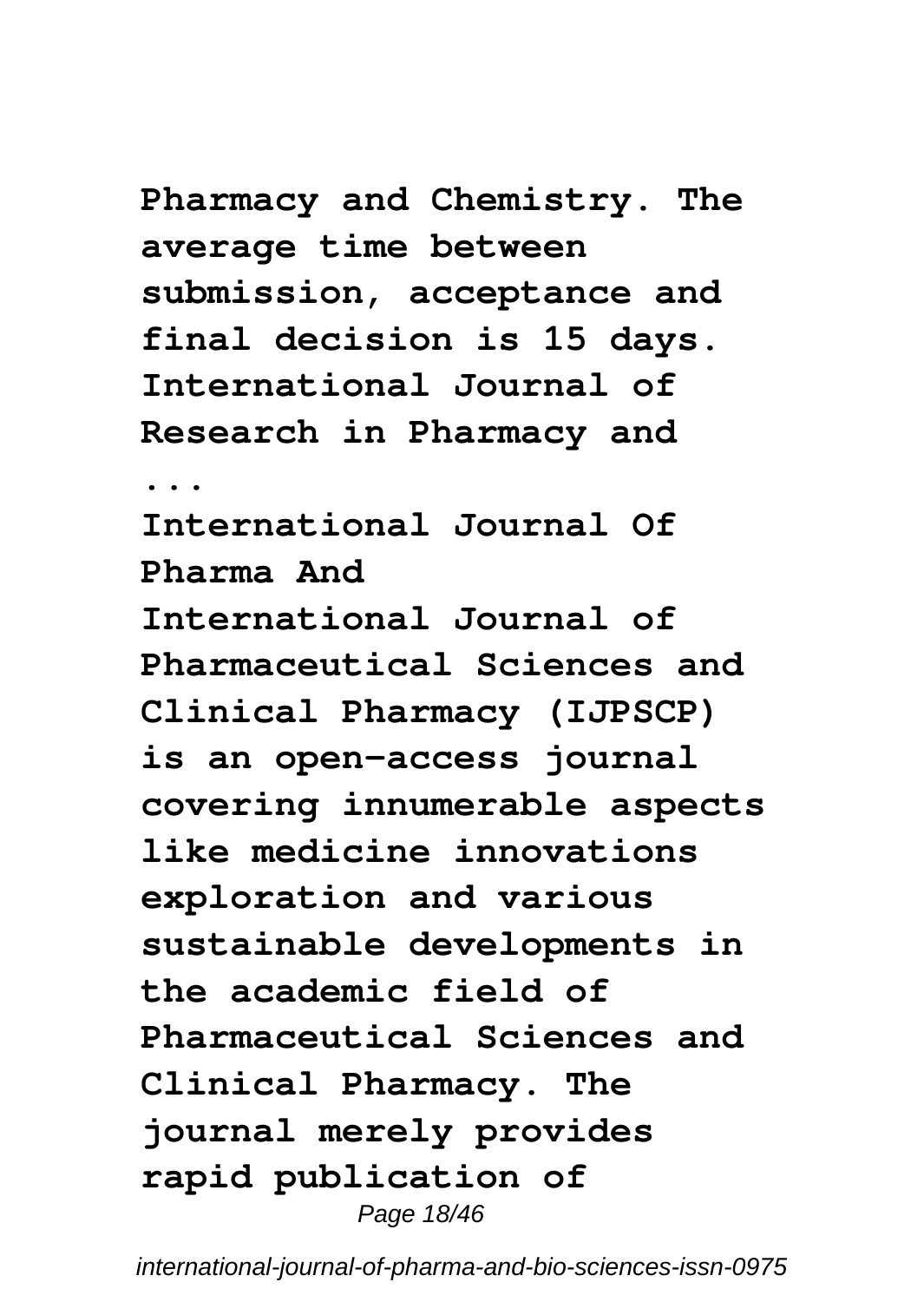**articles in all areas of Pharmaceutical regulations, Drug medical ...**

**International Journal of Pharmaceutical Sciences and ... The international journal of Pharma and Biosciences**

**(IJPBS) is an online peer reviewed journal in English published quarterly. The journal aims to publish novel research and review articles in the field of Pharmaceutical and Biological Sciences to reinforce the advancement of these areas which is not limited to: drug discovery, development, preformulation studies, drug delivery and** Page 19/46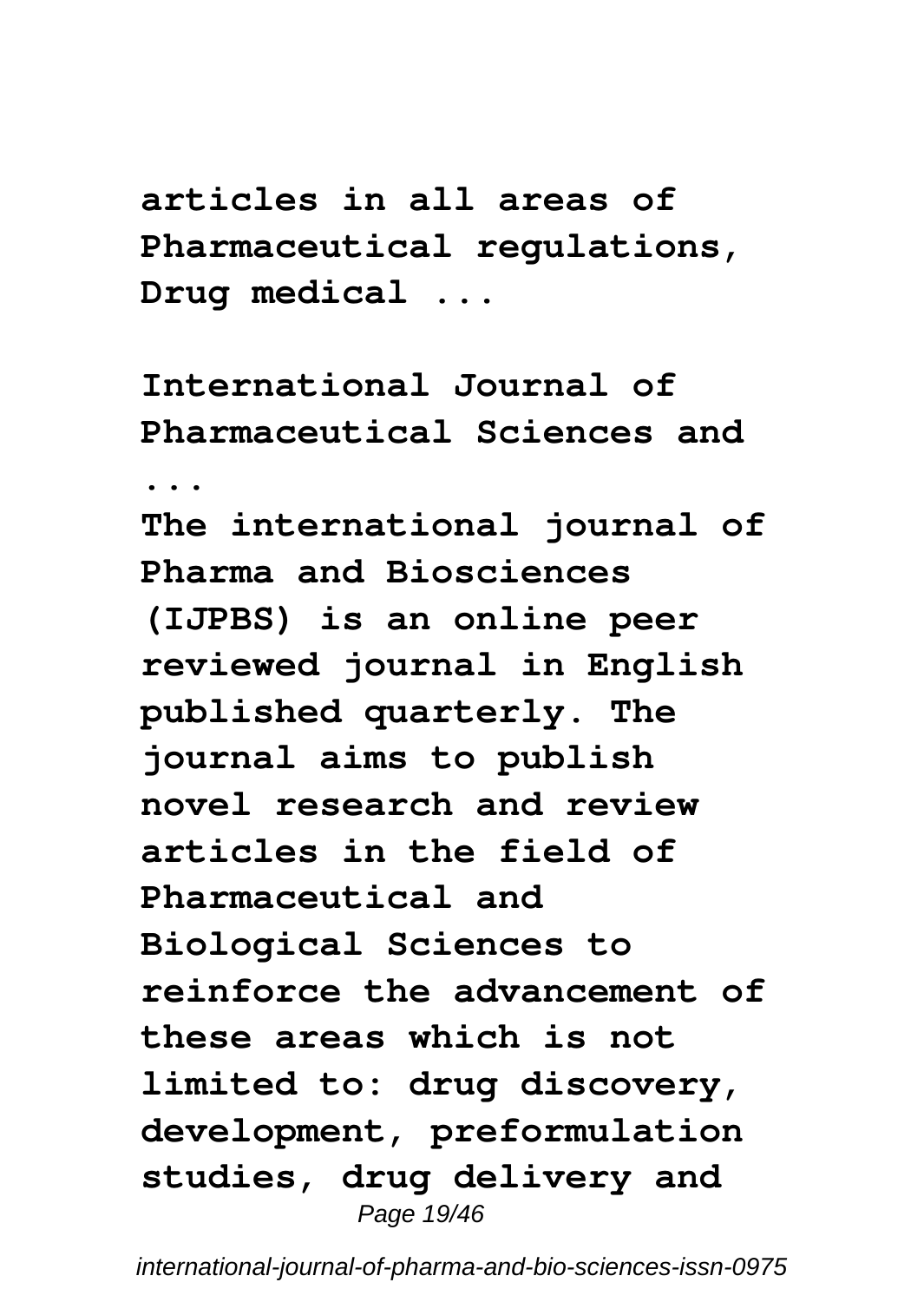**targeting ...**

**International Journal of Pharma and Bio Sciences international journal of pharmaceutical sciences and research It is an open access online and print International Journal published monthly. Website: www.ijpsr.com Projected Impact Factor (2012): 2.44, ICV 2012: 5.50, 2011: 5.07, 2010: 4.57 DOI: 10.13040/IJPSR.0975-8232 SJ Impact Factor (2012): 3.226 Global Impact Factor (2013): 0.533, (2012): 0.452 Indexing - EMBASE-Elsevier's**

#### **International Journal of** Page 20/46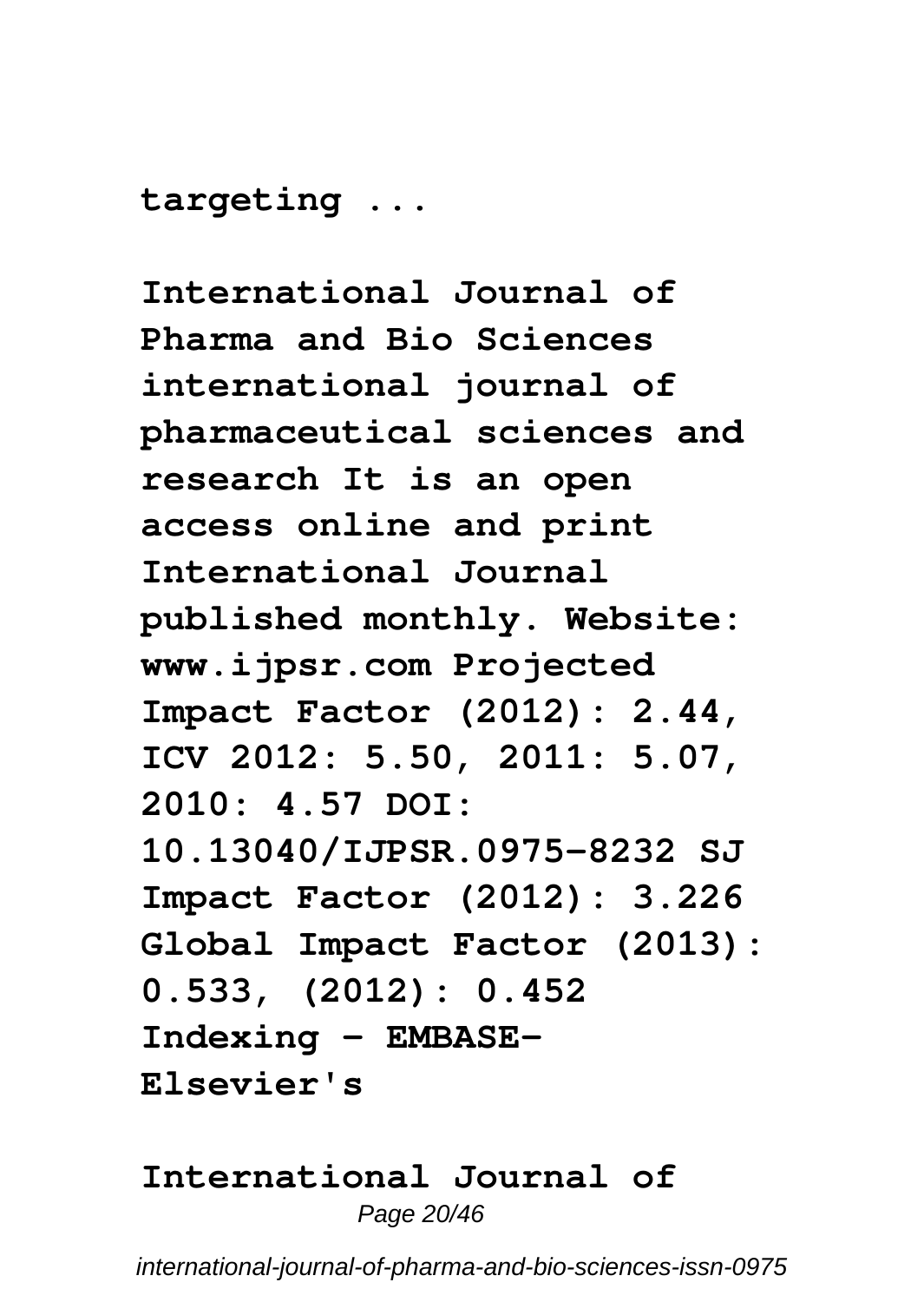### **Pharmaceutical Sciences and**

**...**

**About Journal : The international journal of Pharma and Biosciences (IJPBS) is an online peer reviewed journal in English published quarterly. The journal aims to publish novel research and review articles in the field of Pharmaceutical and Biological Sciences to reinforce the advancement of these areas which is not limited to: drug discovery, development, preformulation studies, drug delivery ...**

**International journal of Pharma and Biosciences - Open ...**

Page 21/46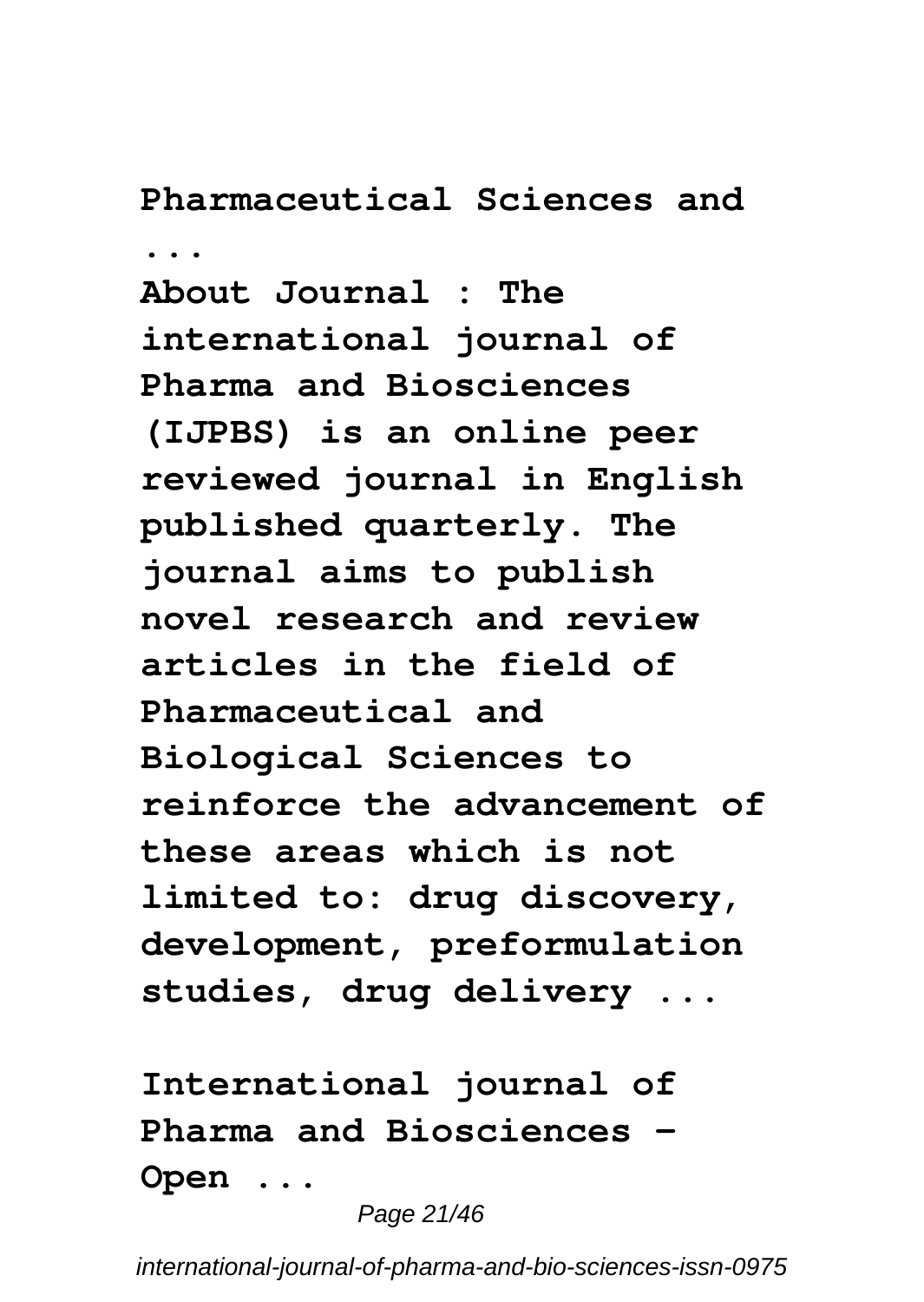**About Journal : International Journal of Pharmacy and Pharmaceutical Sciences (Int J Pharm Pharm Sci) is peer-reviewed, monthly (Onward April 2014) open access Journal. IJPPS publishes original research work that contributes significantly to advance the scientific knowledge in pharmacy and pharmaceutical sciences including**

**International Journal of Pharmacy and Pharmaceutical ... The International Journal of Pharmaceutics has an open access mirror journal International Journal of Pharmaceutics: X, sharing** Page 22/46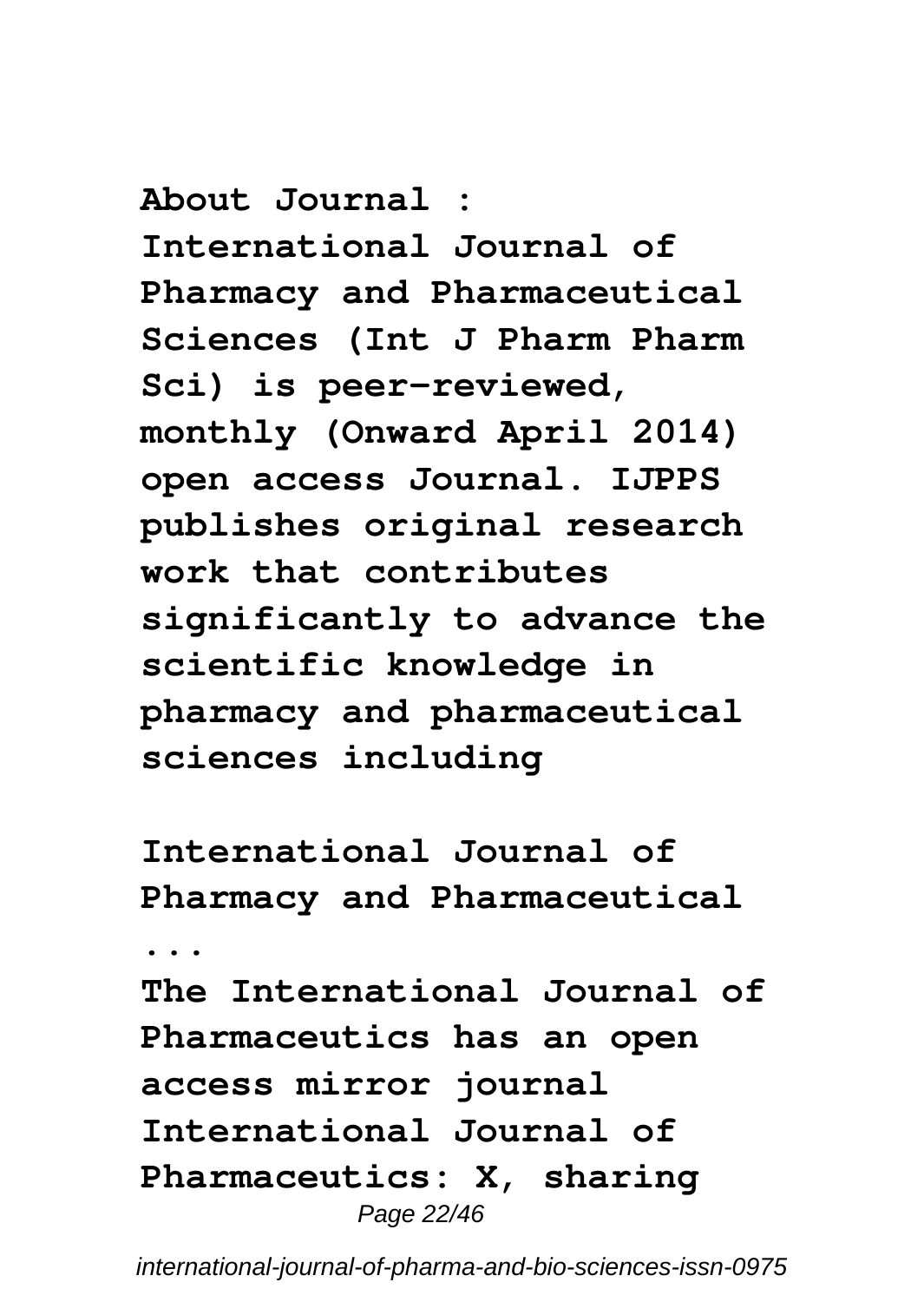**the same aims and scope, editorial team, submission system and rigorous peer review.. The International Journal of Pharmaceutics is the second most cited journal in the Pharmaceutical Sciences field out of 168 journals, being the true home for pharmaceutical ...**

**International Journal of Pharmaceutics - Elsevier International Journal of Pharmacy and Pharmaceutical Sciences (Int J Pharm Pharm Sci) is peer-reviewed, monthly (Onward April 2014) open access Journal. IJPPS publishes original research work that contributes** Page 23/46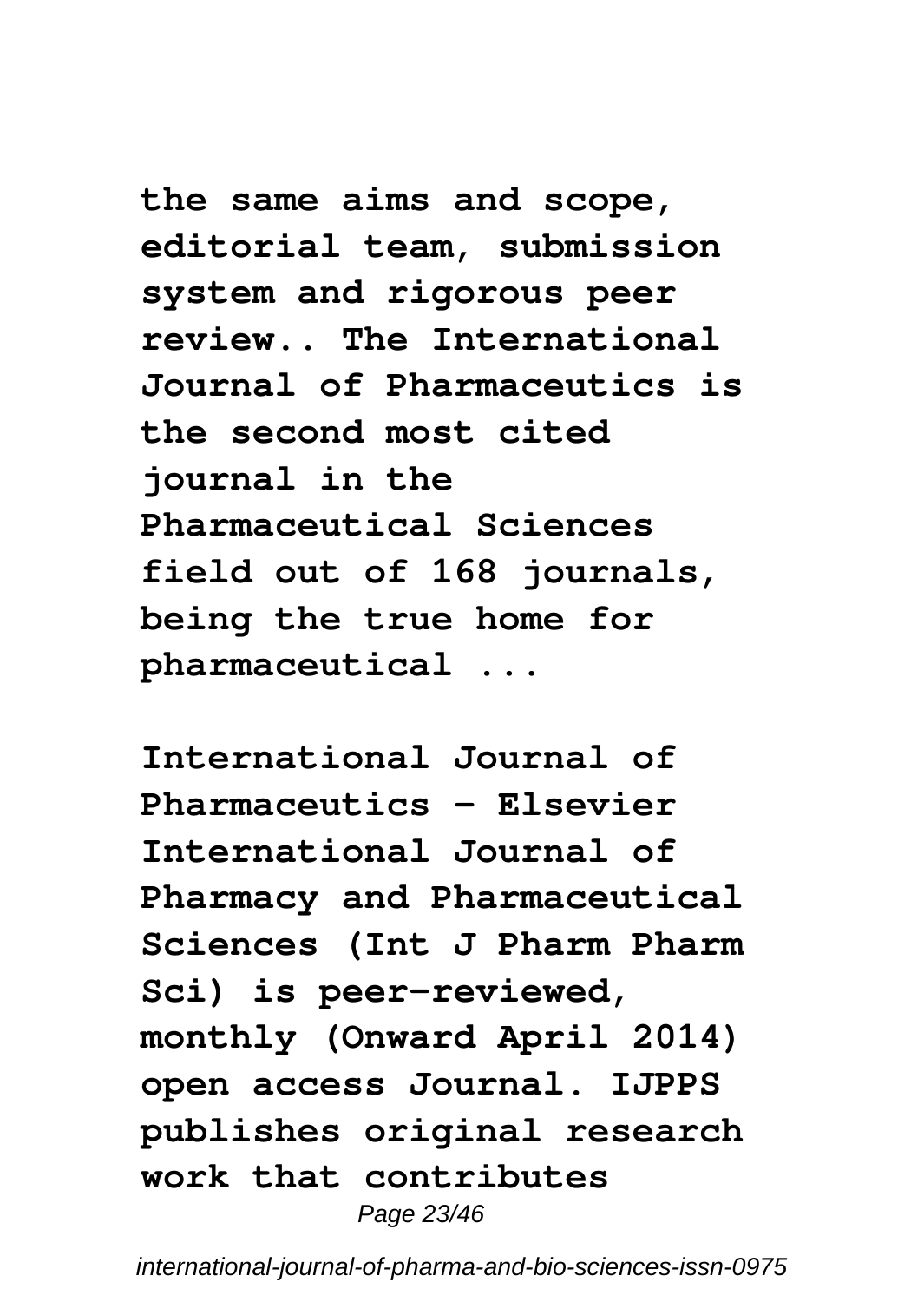**significantly to advance the scientific knowledge in pharmacy and pharmaceutical sciences including.**

**International Journal of Pharmacy and Pharmaceutical Sciences About the Journal. International Journal of Pharma and Chemical Research (IJAPCR) is a peer-reviewed, open access journal that publishes original research articles as well as review articles in all areas of Pharmacy and Chemistry. The average time between submission, acceptance and final decision is 15 days.**

#### **INTERNATIONAL JOURNAL OF** Page 24/46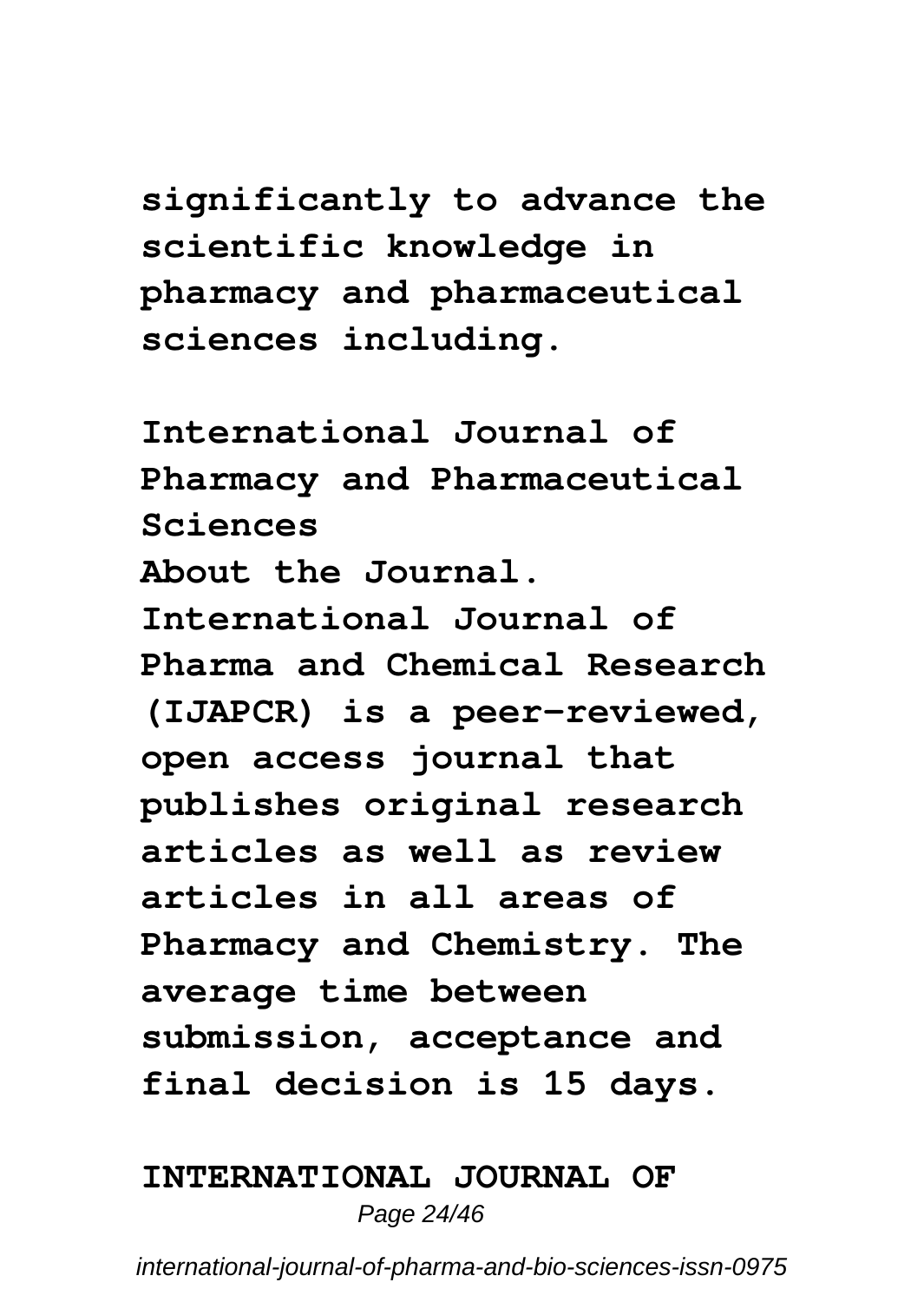**PHARMA AND CHEMICAL RESEARCH International Journal of Pharma Research and Health Sciences, IJPRHS an international peer review English bimonthly online open access journal. The focus of the journal is to publish high standard double blinded peer reviewed original articles, review articles, short communications and case study in pharmaceutical and multidisciplinary health sciences.**

**Pharma Health Sciences | International Journal Of Pharma ... International Journal of Pharmacy and Biological** Page 25/46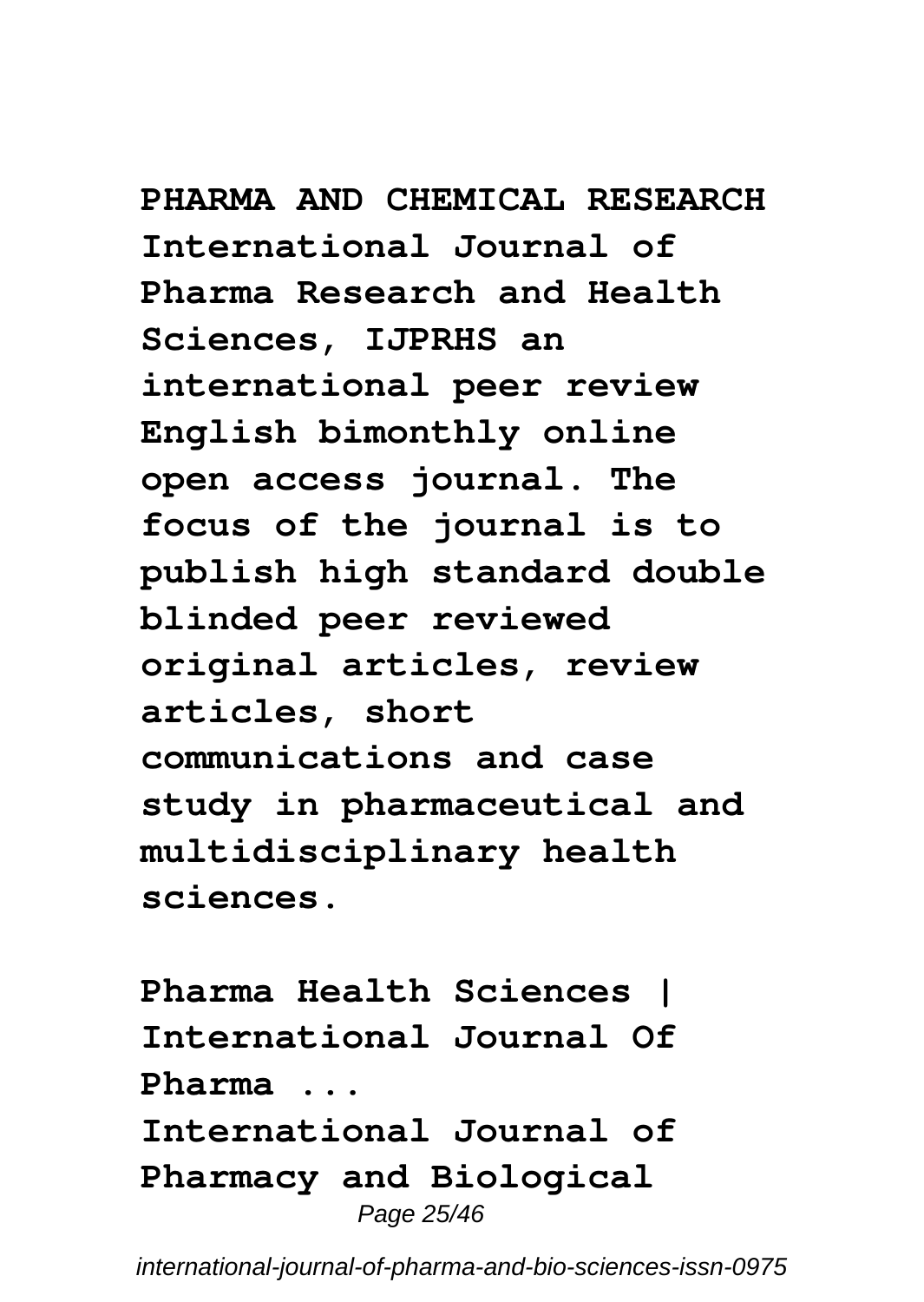**Sciences (IJPBS) (Int. J. Pharm. Biol. Sci.) Electronic- ISSN: 2230-7605 and print-ISSN: 2321-3272 (CODEN IJPBK3 Chemical Abstract Services (USA)) is a Peer-reviewed refereed Open Access International UGC Approved (Upto June 2019) of best quality devoted to the publication of Original research and Review papers From Pharmaceutical, Chemical and ...**

**:: IJPBS-International Journal of Pharmacy and Biological ... International Journal of Pharmacy and Technology (IJPT) is an international** Page 26/46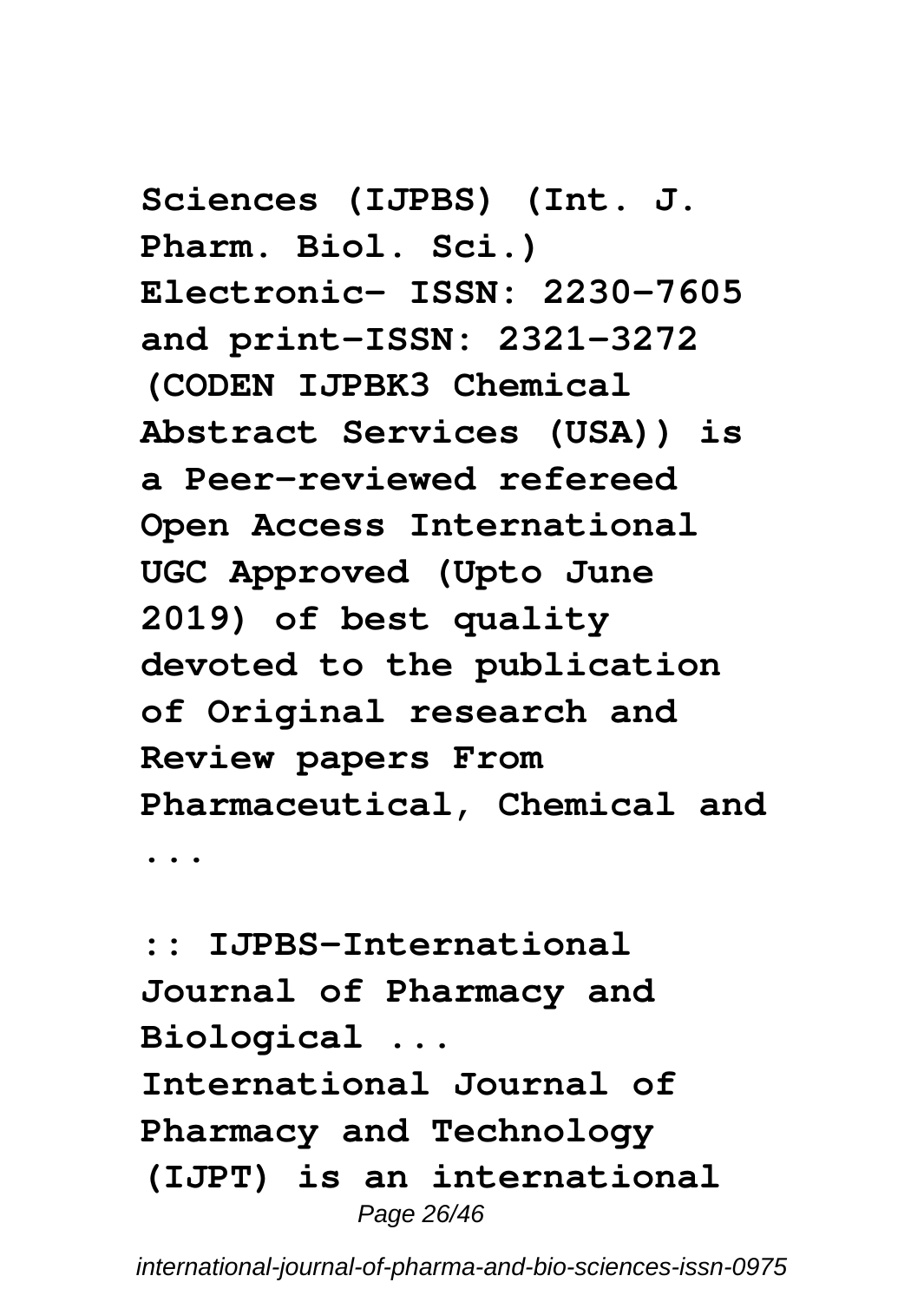**online Journal in English quarterly publishing journal. This Journal publish original research work and review work that contributes significantly to further the scientific knowledge in Pharmaceutical, Biological Sciences, Information Technology and Engineering.**

**International Journal of Pharmacy and Technology International Journal of Pharmacy and Chemistry (IJPC) is an international journal that publishes original research articles or Short Communications as well as review articles dealing with all aspects of** Page 27/46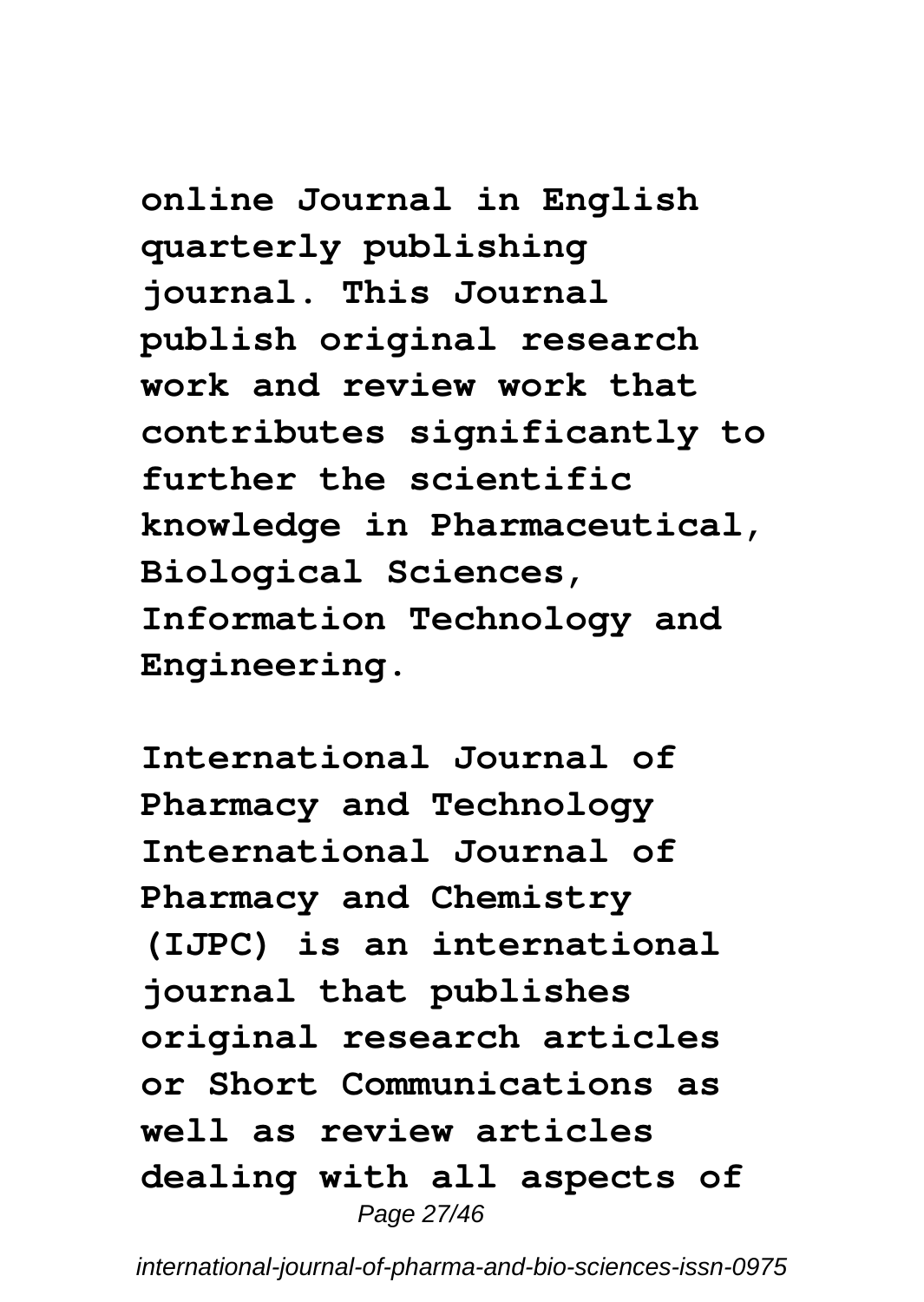**research on chemistry and pharmacy. Research outcomes from medical sciences/case study and biotechnology of pharmaceutical and organic chemistry including synthesis, bioorganic, medicinal ...**

**International Journal of Pharmacy and Chemistry :: Science ... International Journal of Science and Pharma Innovations (IJSPI) is an International, Online Monthly Journal of Pharmacy and Science.It publishes original Peer reviewed Research, Review Articles and Short Communications in the field of Pharmacy** Page 28/46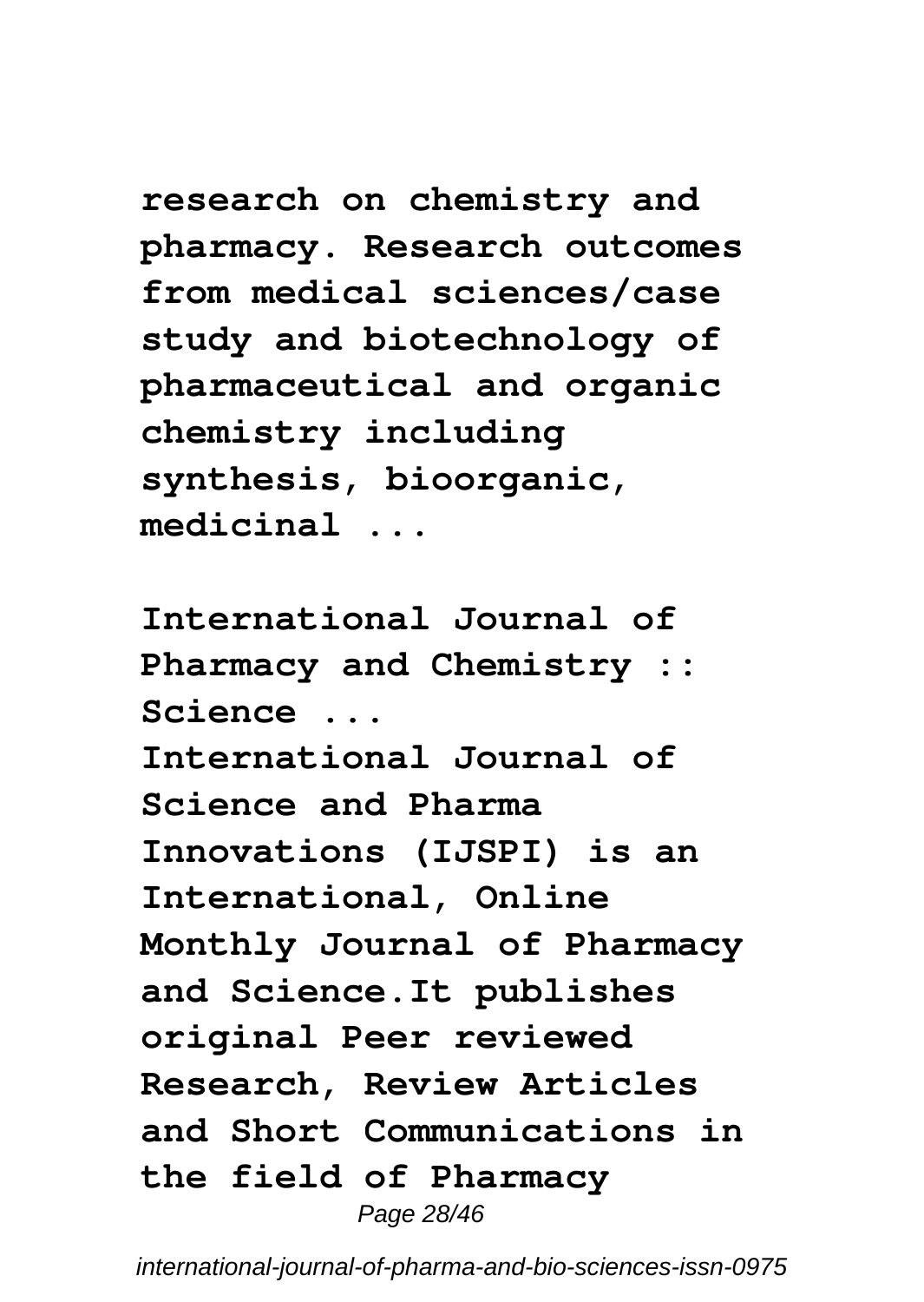**(Pharmaceutics, Pharmaceutical/Medicinal Chemistry, Pharmacognosy and phytochemistry, Pharmacology and Toxicology, Pharmaceutical Analysis, Quality ...**

**International Journal of Science and Pharma Innovations ... International Journal of Pharma and Bio Sciences. The international journal of Pharma and Biosciences (IJPBS) is an online peer reviewed journal in English published quarterly. The journal aims to publish novel research and review articles in the field of Pharmaceutical and** Page 29/46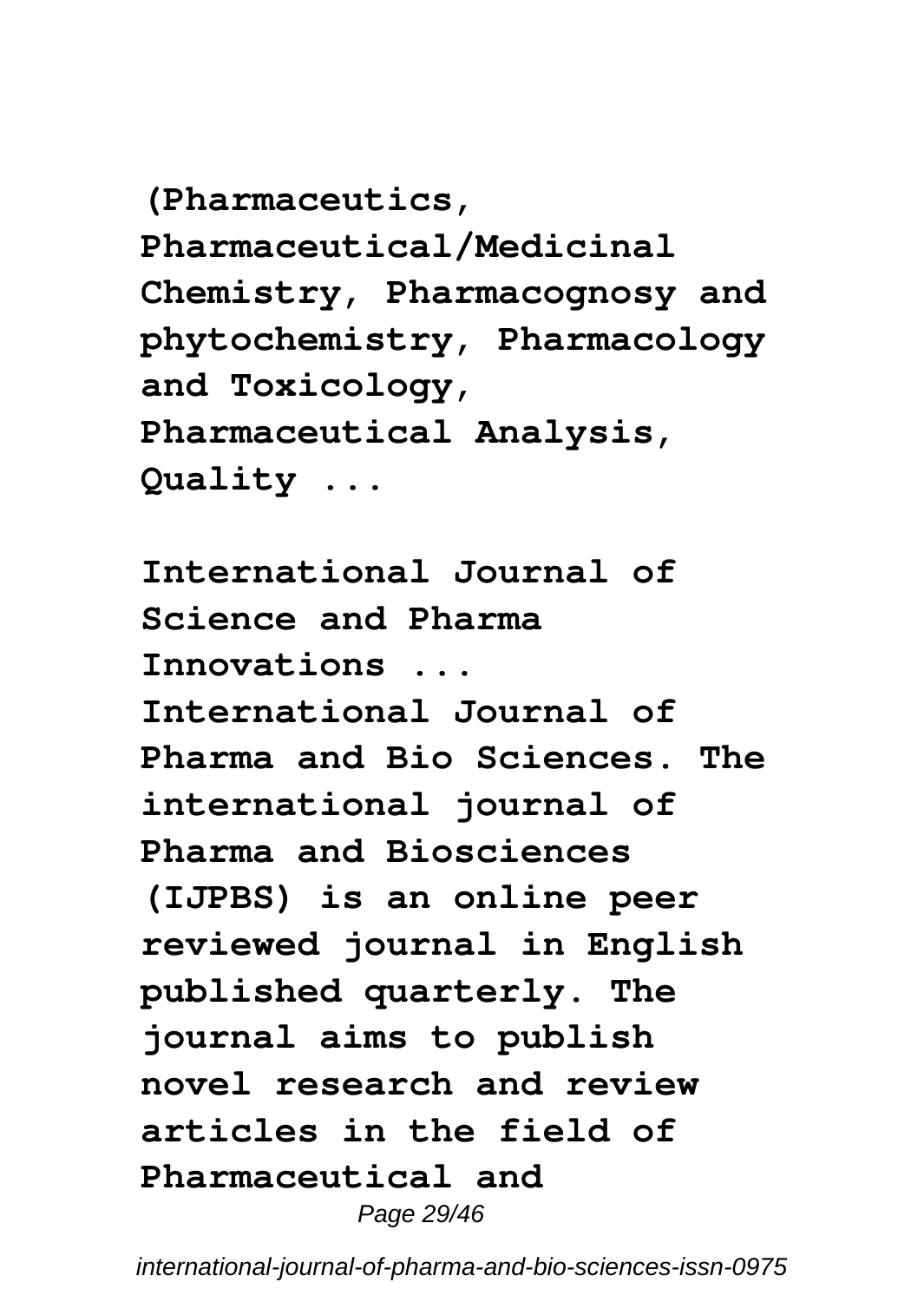**Biological Sciences to reinforce the advancement of these areas which is not limited to: drug discovery, development ...**

**International Journal of Pharma and Bio Sciences IJLPR - An International Journal in english published online quarterly with aim to publish peer reviewed review articles in rapidly developing fields in Pharma and Life sciences.**

**International Journal of Life science and Pharma Reviews ... Wiley's open access option. By selecting to publish through Wiley's open access** Page 30/46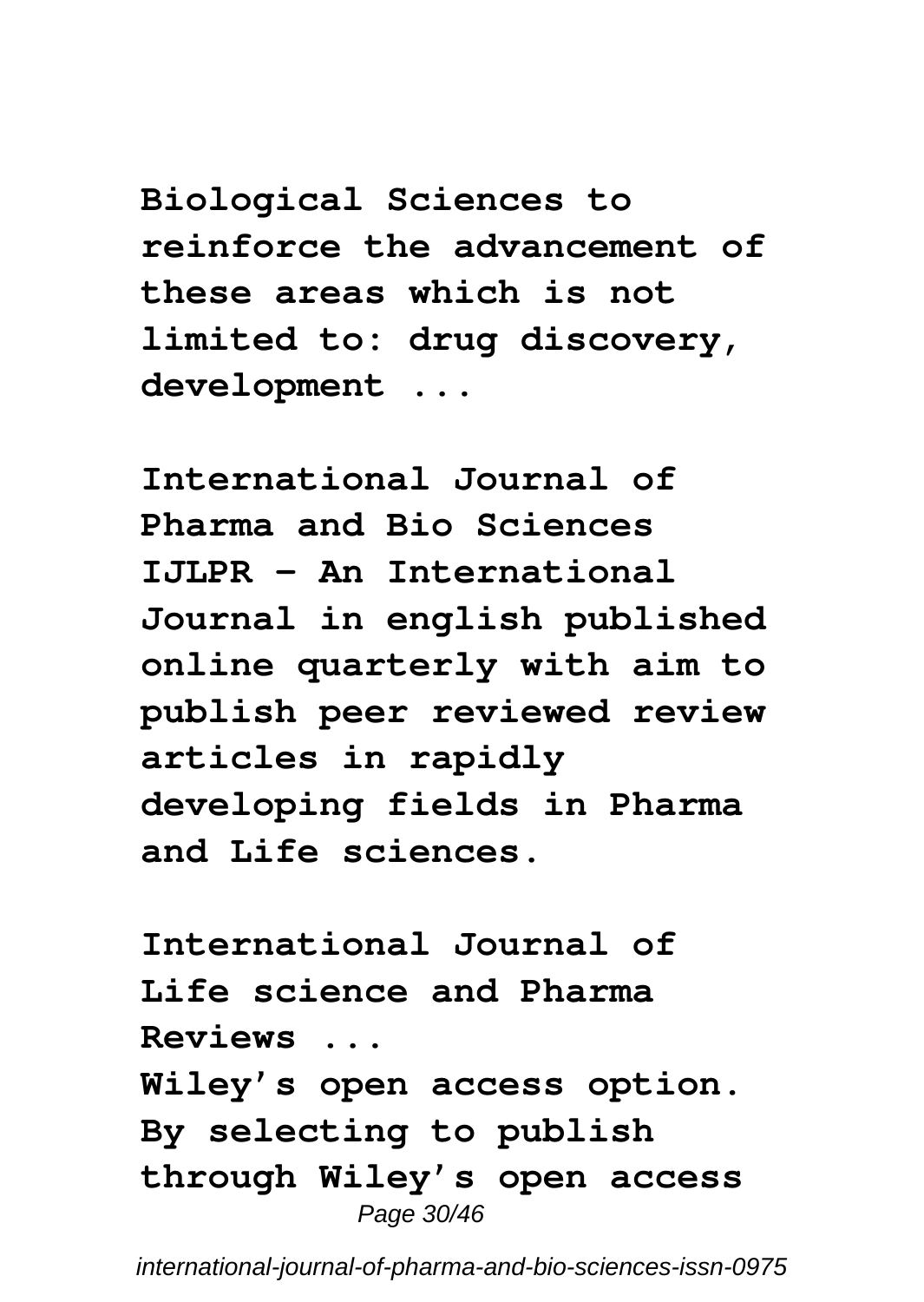**option, OnlineOpen, articles are immediately freely available to read, download and share.Check out these OnlineOpen papers published from International Journal of Pharmacy Practice: New roles in pharmacy – learning from the All Wales Common Ailments Scheme**

**International Journal of Pharmacy Practice - Wiley Online ... International Journal of Pharmacy and Pharmaceutical Research (ijppr.humanjournals.com) is an open access, peer reviewed international monthly journal dedicated to the latest advancement in** Page 31/46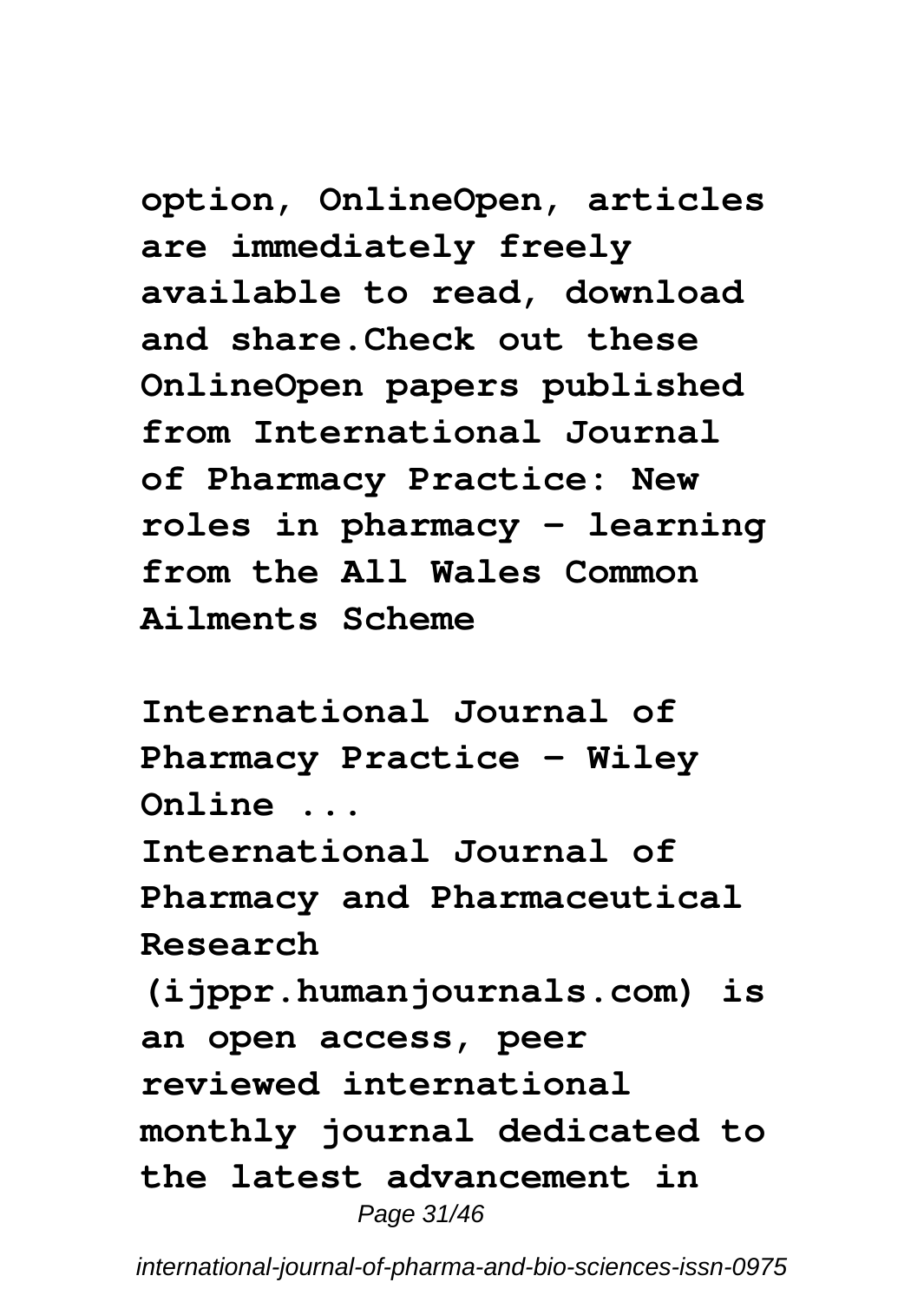**Pharmacy and Pharmaceutical Research.The Journal and Editorial Board endeavor to attract and publish articles from a variety of disciplines and educational settings to promote excellence in pharmaceutical ...**

**International Journal of Pharmacy and Pharmaceutical Research "International Journal of Research in Pharmacy and Pharmaceutical Sciences" is a peer reviewed and open access journal. Researchers in the field of Medical, Dental, Life Sciences, Pharmacy, Biology and Chemistry which include** Page 32/46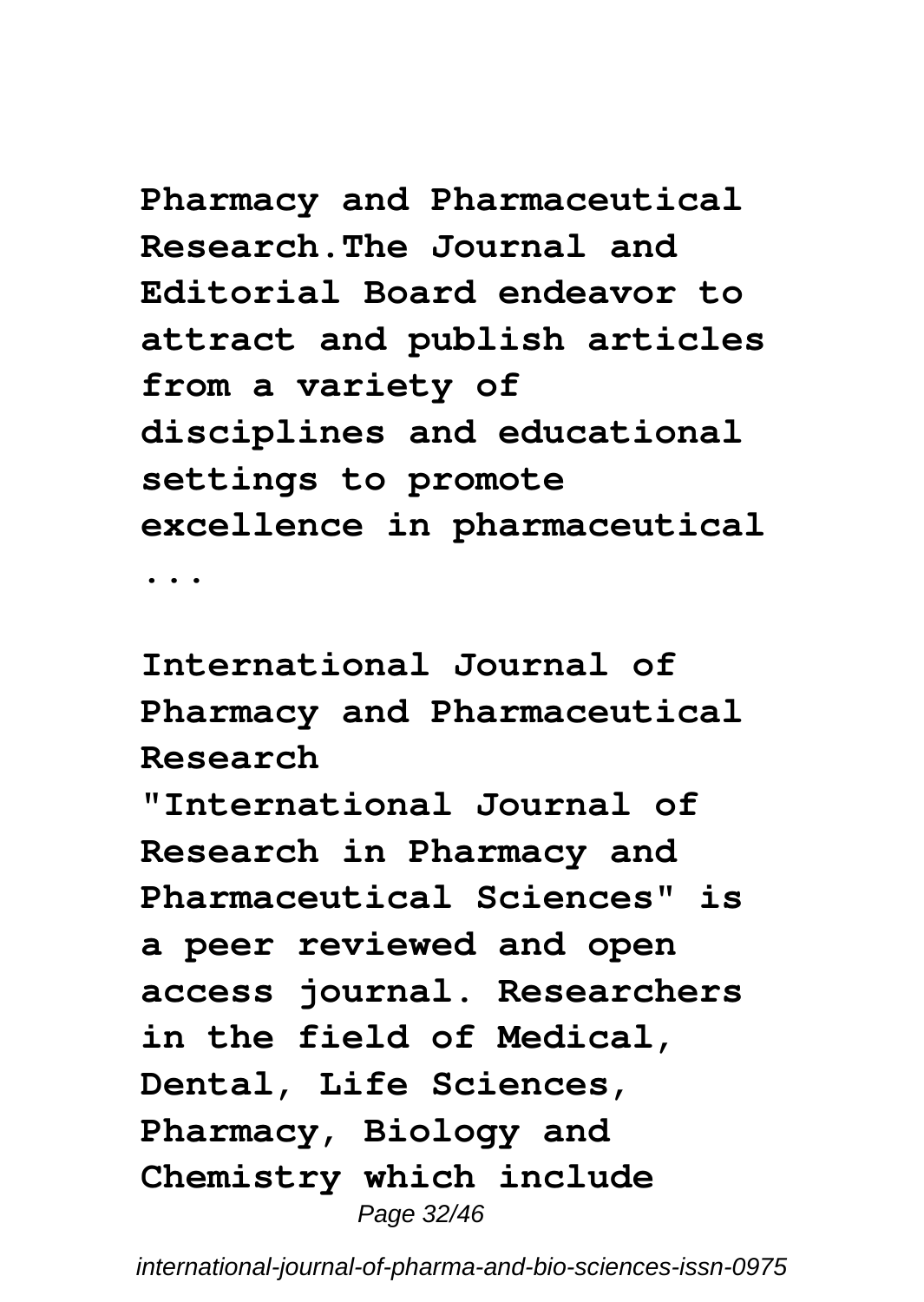**Pharmaceutical technology, Pharmaceutics, ...**

**International Journal of Research in Pharmacy and ... International Journal of Pharmaceutical and Healthcare Marketing Issue(s) available: 54 – From Volume: 1 Issue: 1, to Volume: 14 Issue: 2. Category: Marketing. Search. All Issues; EarlyCite; Volume 14. Issue 2 2020. Issue 1 2020. Volume 13. Issue 4 2019. Issue 3 2019. Issue 2 2019. Issue 1 2019. Volume 12. Issue 4 ...**

## *International Journal of Pharmacy and Biological* Page 33/46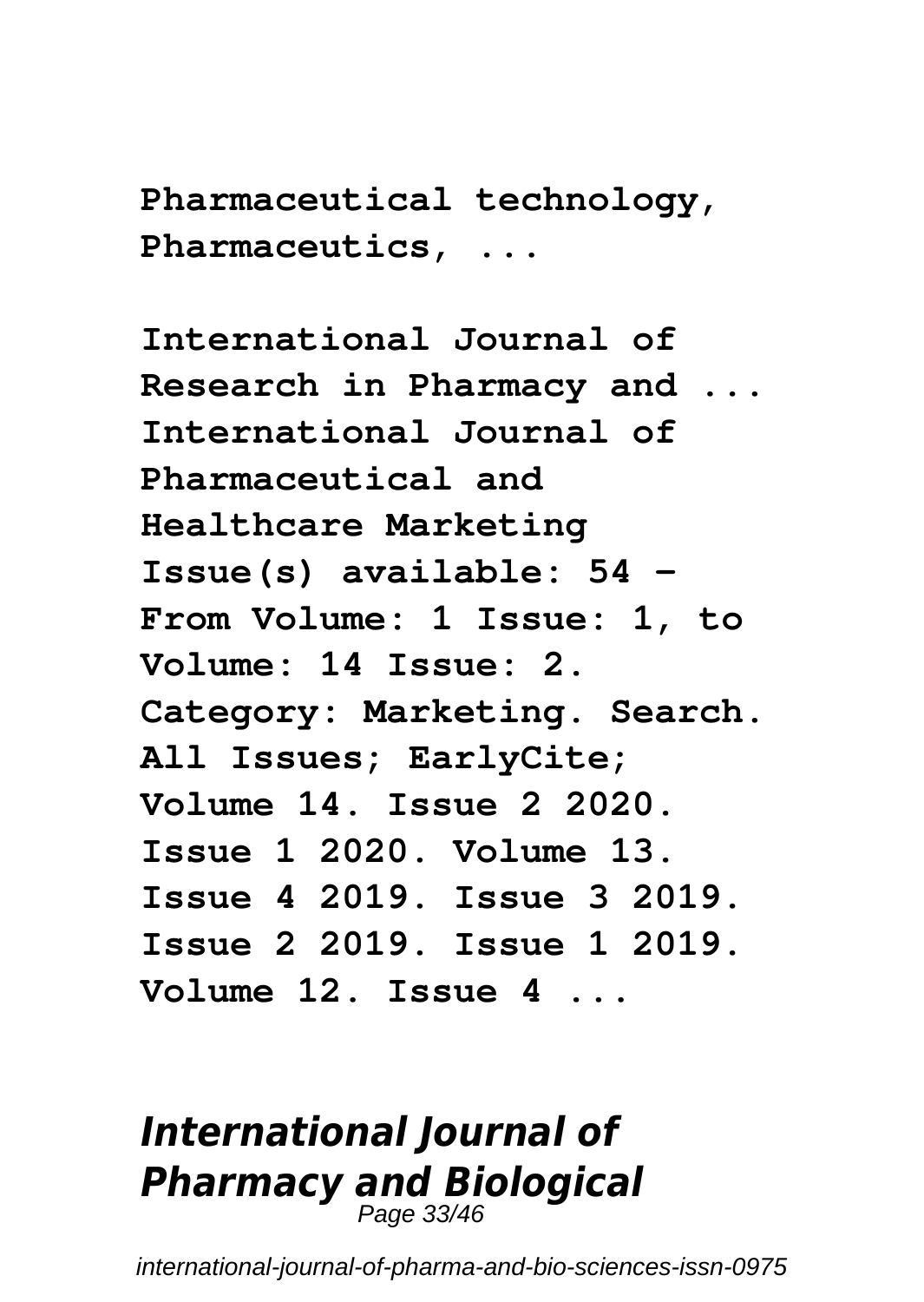*Sciences (IJPBS) (Int. J. Pharm. Biol. Sci.) Electronic- ISSN: 2230-7605 and print-ISSN: 2321-3272 (CODEN IJPBK3 Chemical Abstract Services (USA)) is a Peer-reviewed refereed Open Access International UGC Approved (Upto June 2019) of best quality devoted to the publication of Original research and Review papers From Pharmaceutical, Chemical and ... Pharma Health Sciences | International Journal Of Pharma ... International Journal of Pharmacy and Technology (IJPT) is an international online*

Page 34/46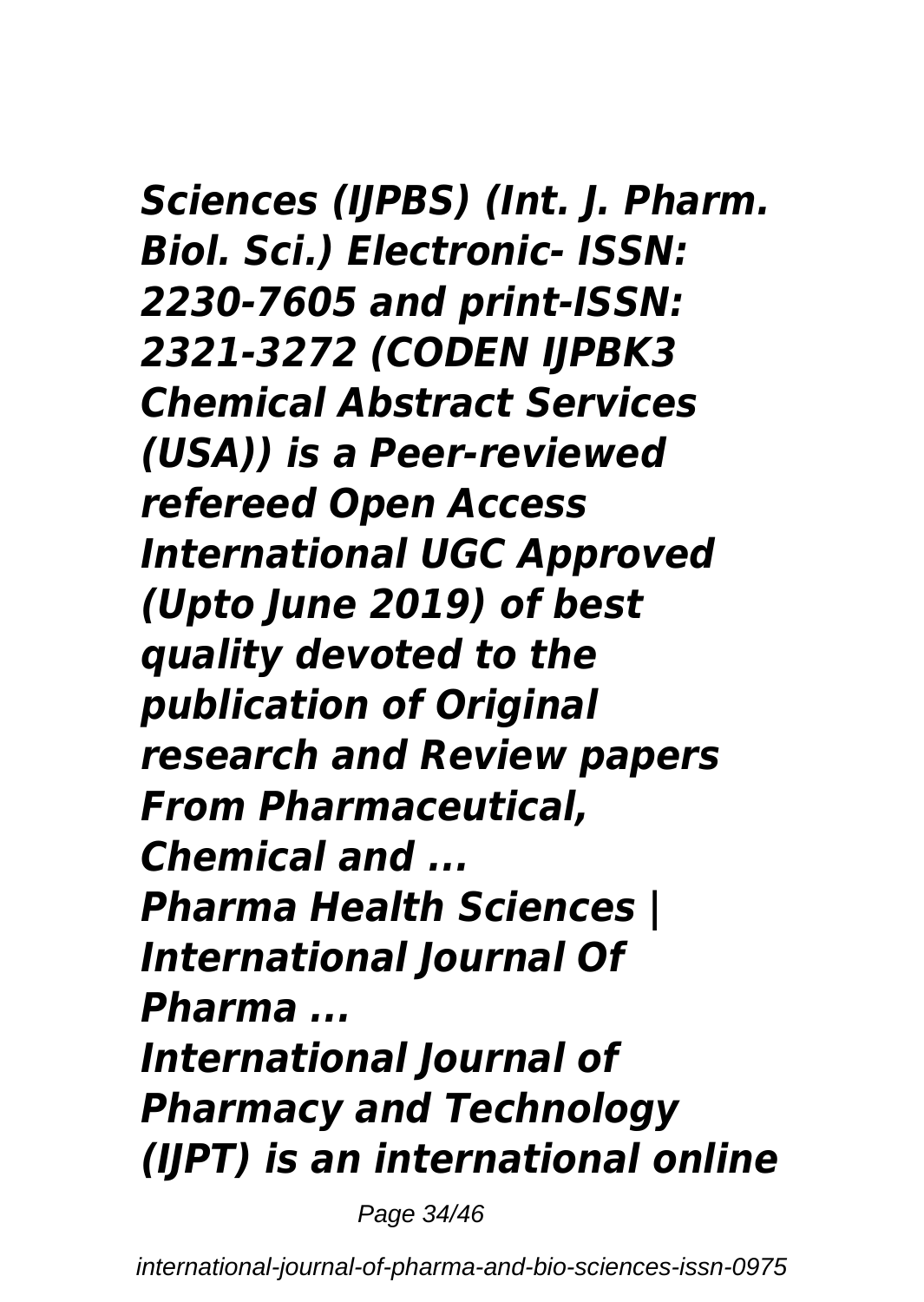### *Journal in English quarterly publishing journal. This Journal publish original research work and review work that contributes significantly to further the scientific knowledge in Pharmaceutical, Biological Sciences, Information Technology and Engineering.*

### *International Journal of Pharmacy and Technology*

### **International Journal of Pharmacy and Pharmaceutical Research**

International Journal of Pharma and Bio Sciences. The international journal of Pharma and Biosciences (IJPBS) is an online peer reviewed journal in English published quarterly. The journal aims to publish novel research and review articles Page 35/46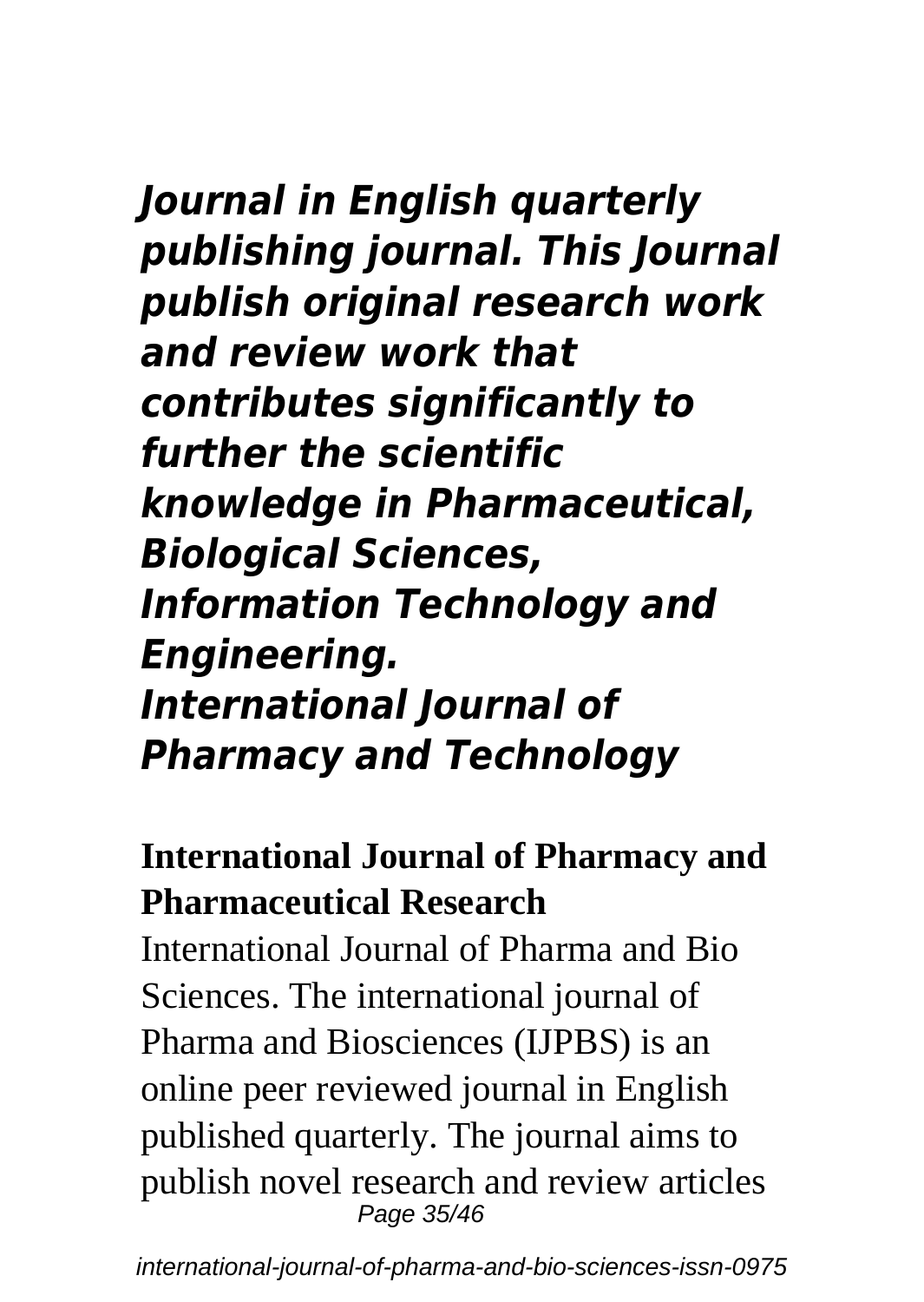in the field of Pharmaceutical and Biological Sciences to reinforce the advancement of these areas which is not limited to: drug discovery, development ...

### **:: IJPBS-International Journal of Pharmacy and Biological ...**

*International Journal of Science and Pharma Innovations ... International Journal of Pharmacy and Chemistry :: Science ... The International Journal of Pharmaceutics has an open access mirror journal International Journal of Pharmaceutics: X, sharing the same aims and scope, editorial team, submission system and rigorous peer* Page 36/46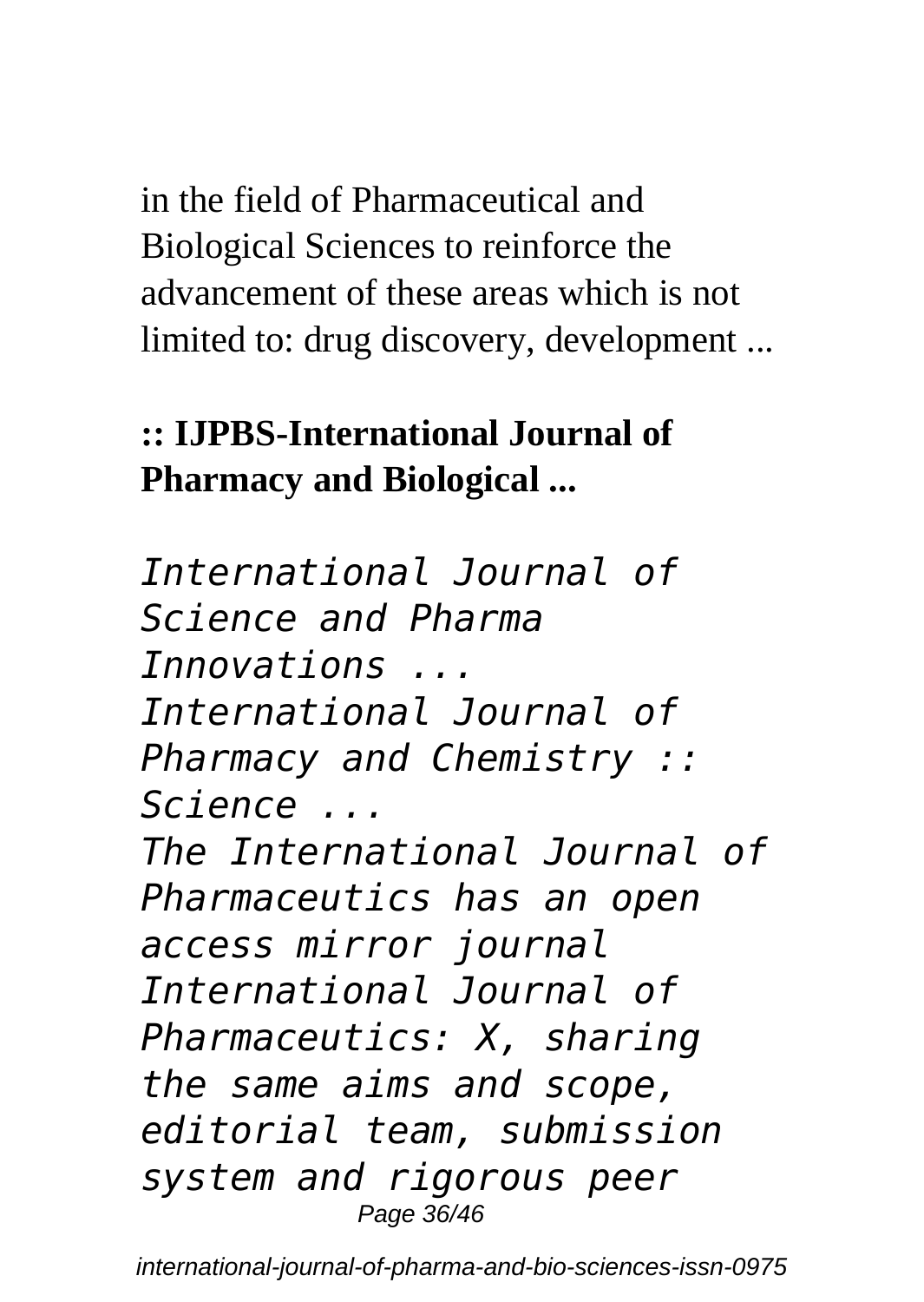*review.. The International Journal of Pharmaceutics is the second most cited journal in the Pharmaceutical Sciences field out of 168 journals, being the true home for pharmaceutical ... About Journal : International Journal of Pharmacy and Pharmaceutical Sciences (Int J Pharm Pharm Sci) is peer-reviewed, monthly (Onward April 2014) open access Journal. IJPPS publishes original research work that contributes significantly to advance the scientific knowledge in pharmacy and pharmaceutical sciences including*

Page 37/46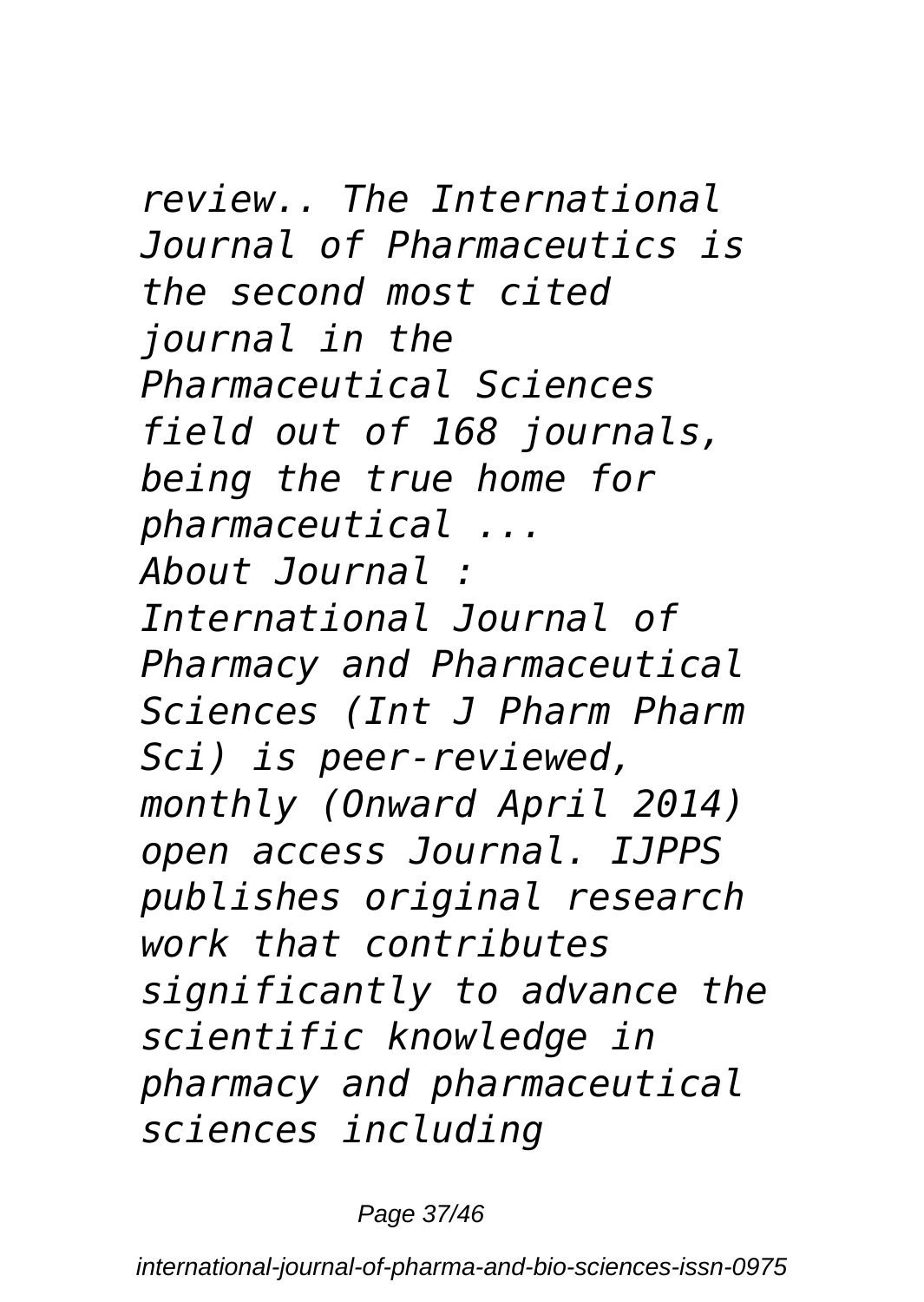**About Journal : The international journal of Pharma and Biosciences (IJPBS) is an online peer reviewed journal in English published quarterly. The journal aims to publish novel research and review articles in the field of Pharmaceutical and Biological Sciences to reinforce the advancement of these areas which is not limited to: drug discovery, development, preformulation studies, drug delivery ... International Journal of Pharmacy and Chemistry (IJPC) is an international journal that publishes original research articles or Short Communications as well as review articles dealing with all aspects of research on chemistry and pharmacy. Research outcomes from medical sciences/case study and biotechnology of pharmaceutical and organic chemistry including synthesis, bioorganic, medicinal ...**

Page 38/46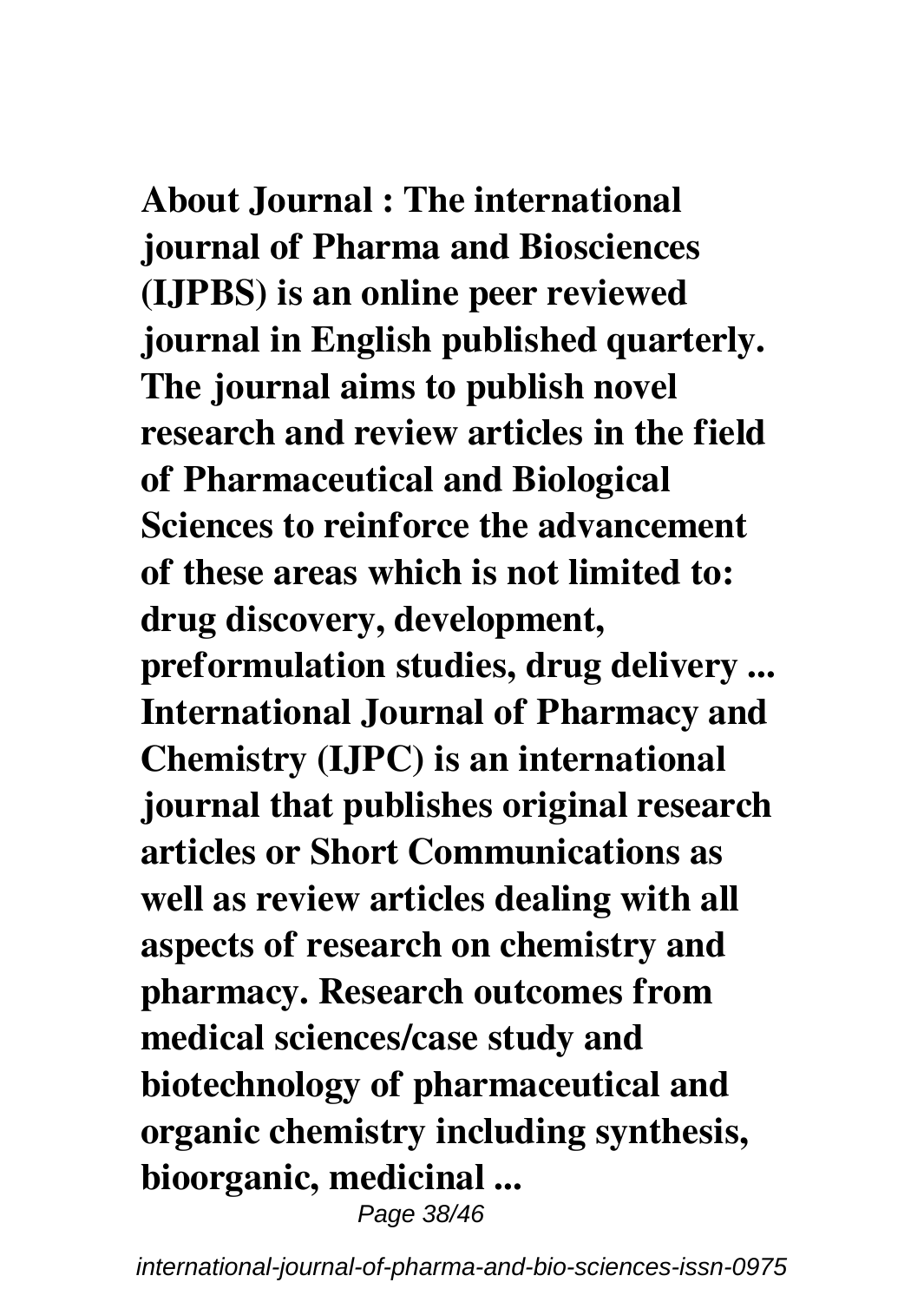**International Journal of Pharmacy and Pharmaceutical Sciences (Int J Pharm Pharm Sci) is peer-reviewed, monthly (Onward April 2014) open access Journal. IJPPS publishes original research work that contributes significantly to advance the scientific knowledge in pharmacy and pharmaceutical sciences including. International Journal of Pharmacy and Pharmaceutical Sciences**

## *International Journal of Pharmaceutical Sciences and ... International journal of Pharma and Biosciences - Open ... International Journal of Pharmacy Practice - Wiley*

Page 39/46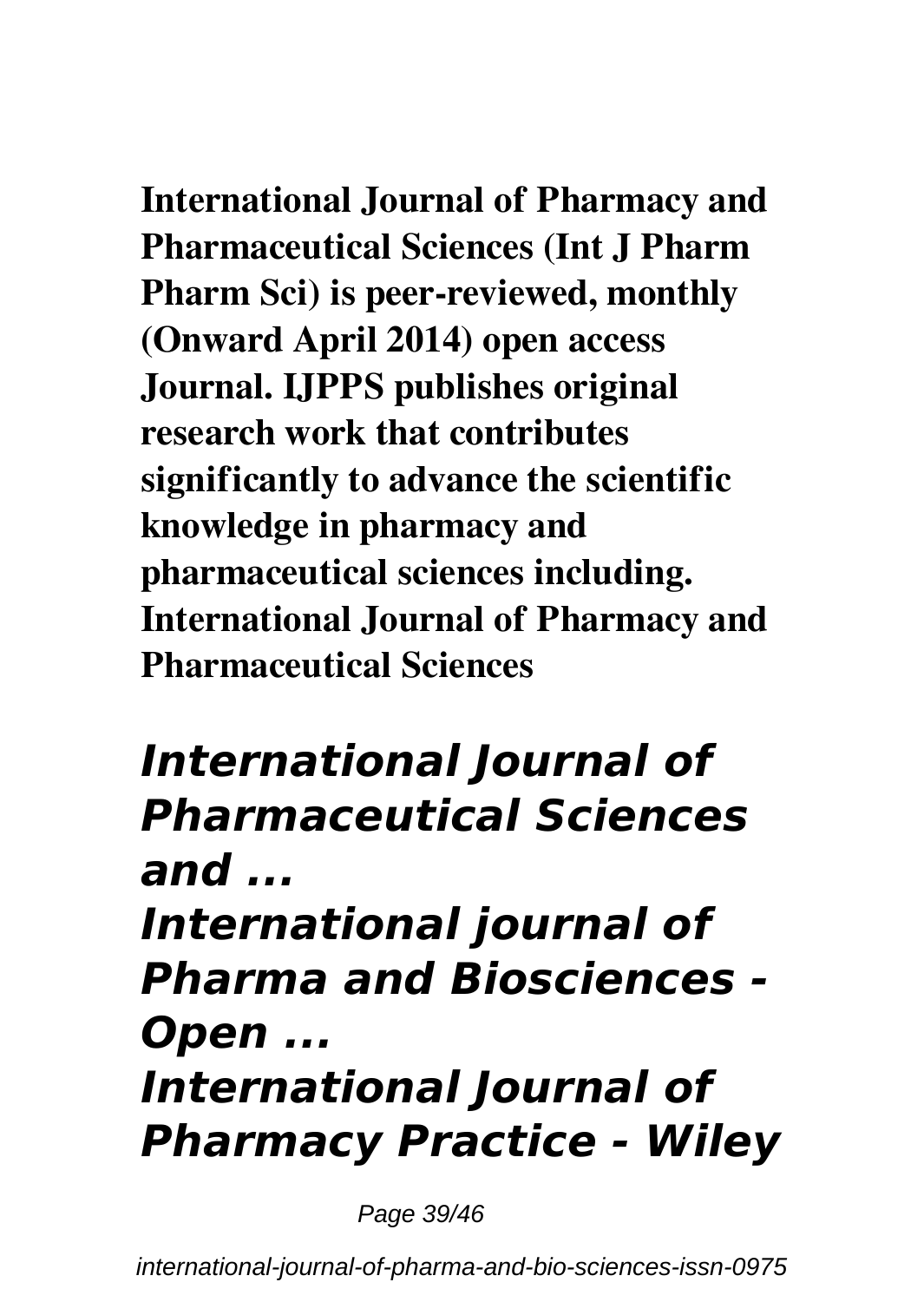### *Online ... International Journal of Pharma and Bio Sciences*

*International Journal of Pharmaceutical and Healthcare Marketing Issue(s) available: 54 – From Volume: 1 Issue: 1, to Volume: 14 Issue: 2. Category: Marketing. Search. All Issues; EarlyCite; Volume 14. Issue 2 2020. Issue 1 2020. Volume 13. Issue 4 2019. Issue 3 2019. Issue 2 2019. Issue 1 2019. Volume 12. Issue 4 ... "International Journal of Research in Pharmacy and Pharmaceutical Sciences" is a peer reviewed and open*

#### Page 40/46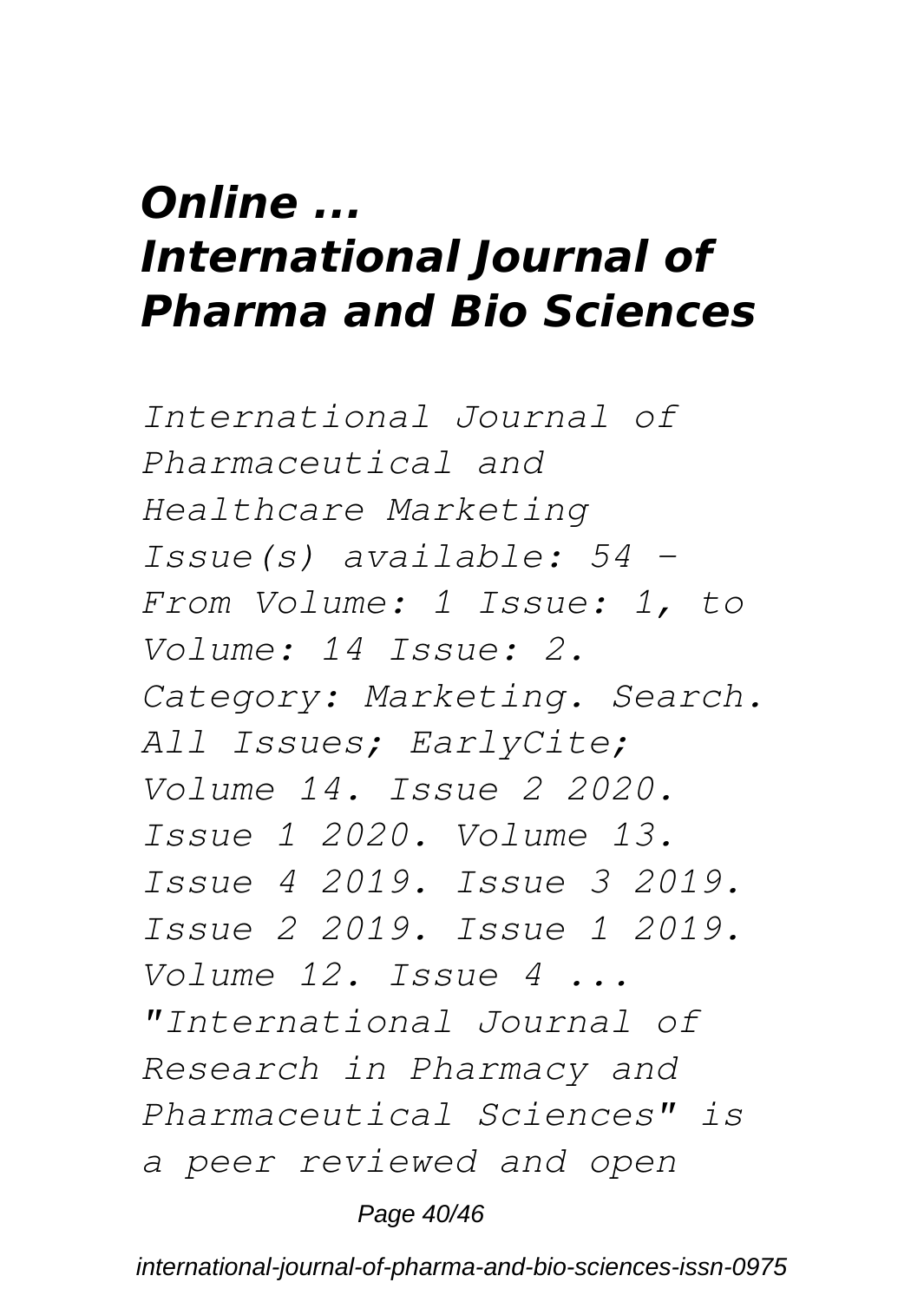*access journal. Researchers in the field of Medical, Dental, Life Sciences, Pharmacy, Biology and Chemistry which include Pharmaceutical technology, Pharmaceutics, ... The international journal of Pharma and Biosciences (IJPBS) is an online peer reviewed journal in English published quarterly. The journal aims to publish novel research and review articles in the field of Pharmaceutical and Biological Sciences to reinforce the advancement of these areas which is not limited to: drug discovery, development, preformulation studies, drug delivery and*

#### Page 41/46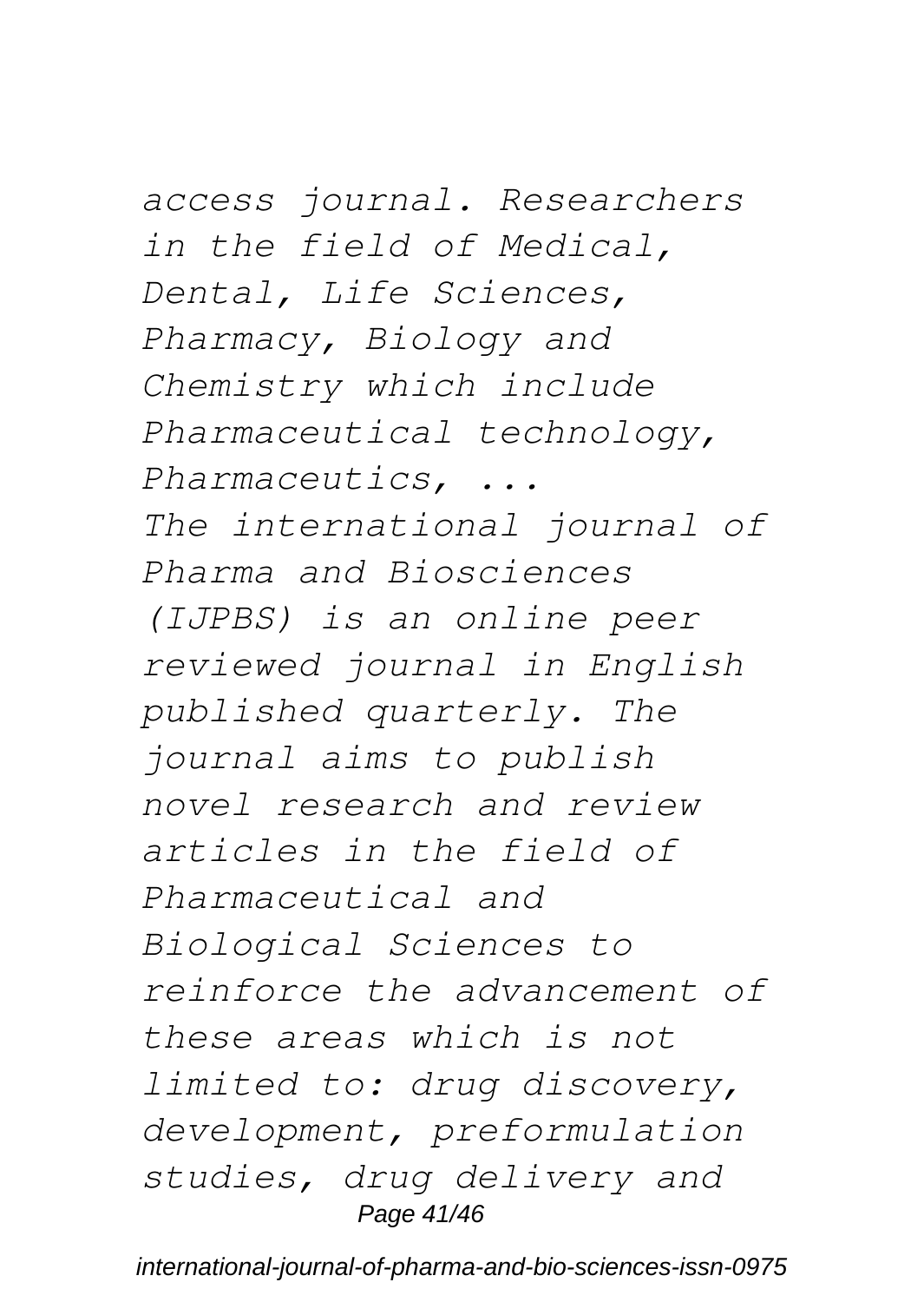*targeting ... International Journal of Life science and Pharma Reviews ...*

*IJLPR - An International Journal in english published online quarterly with aim to publish peer reviewed review articles in rapidly developing fields in Pharma and Life sciences.*

*International Journal of Pharmacy and Pharmaceutical ... International Journal of Pharma Research and Health Sciences, IJPRHS an international peer review English bimonthly online open access journal. The focus of the journal is to publish high*

Page 42/46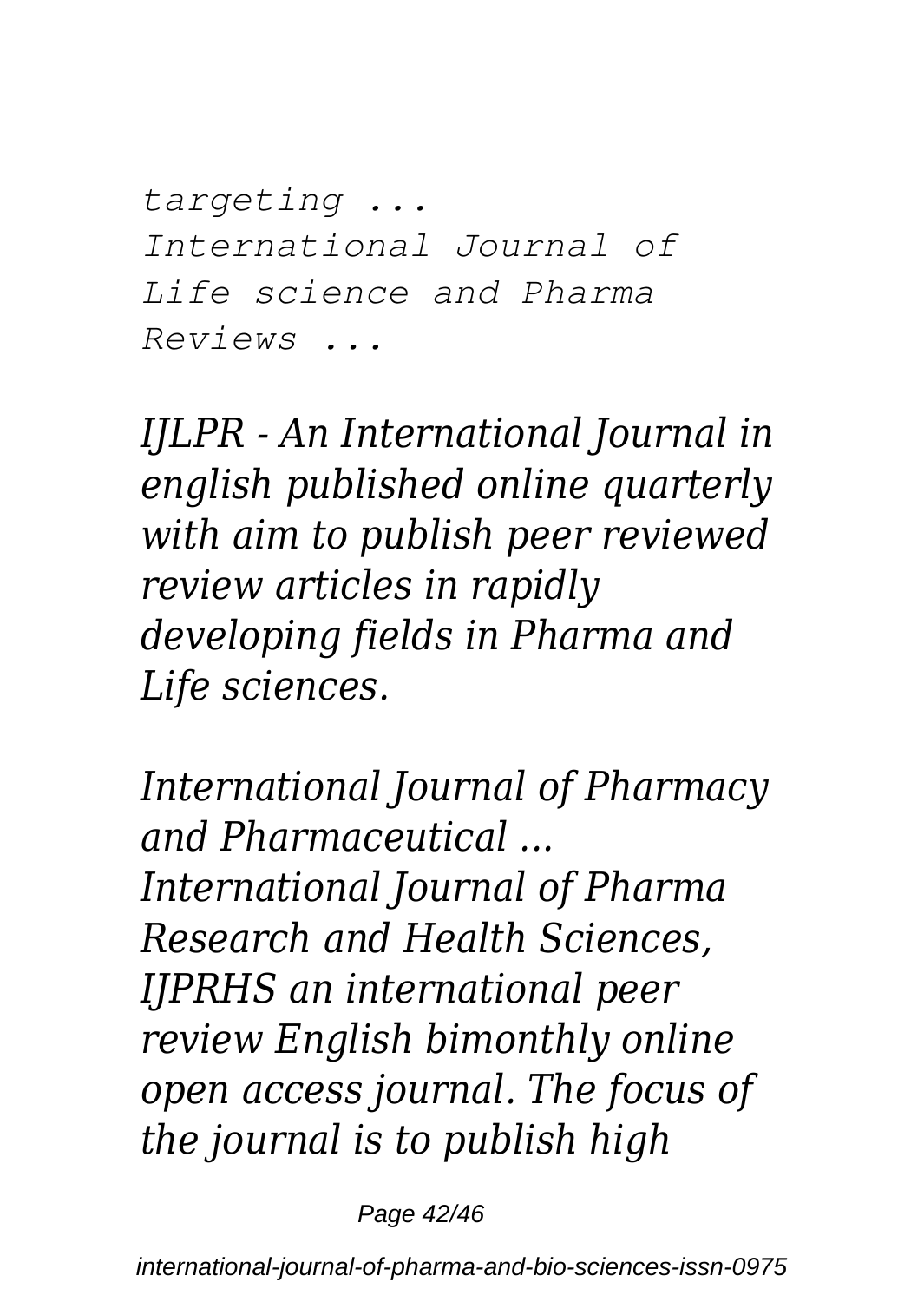*standard double blinded peer reviewed original articles, review articles, short communications and case study in pharmaceutical and multidisciplinary health sciences.*

International Journal of Pharmacy and Pharmaceutical Research (ijppr.humanjournals.com) is an open access, peer reviewed international monthly journal dedicated to the latest advancement in Pharmacy and Pharmaceutical Research.The Journal and Editorial Board endeavor to attract and publish articles from a variety of disciplines and educational settings to promote excellence in

Page 43/46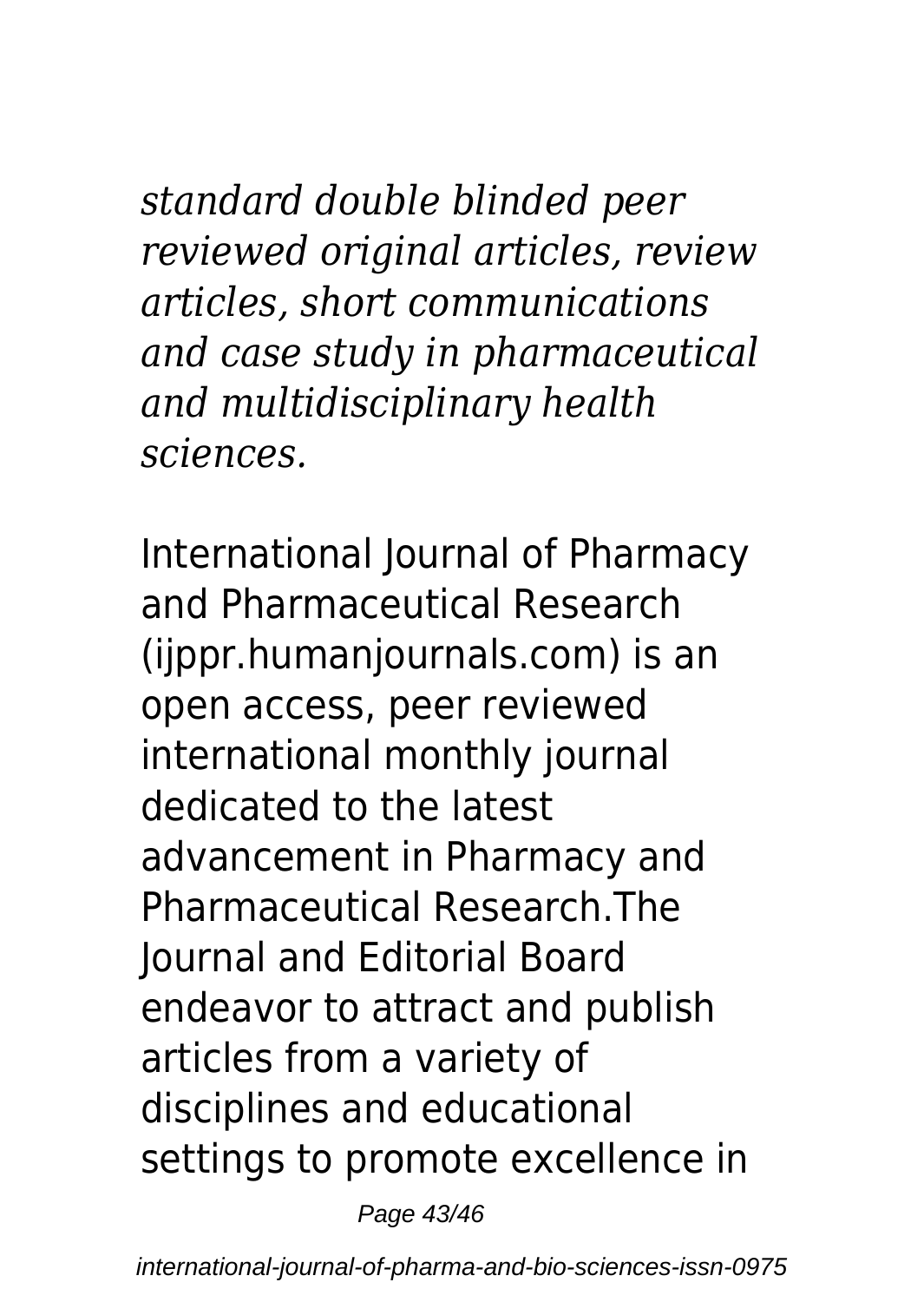## pharmaceutical ...

### **INTERNATIONAL JOURNAL OF PHARMA AND CHEMICAL RESEARCH**

international journal of pharmaceutical sciences and research It is an open access online and print International Journal published monthly. Website: www.ijpsr.com Projected Impact Factor (2012): 2.44, ICV 2012: 5.50, 2011: 5.07, 2010: 4.57 DOI: 10.13040/IJPSR.0975-8232 SJ Impact Factor (2012): 3.226 Global Impact Factor (2013): 0.533, (2012): 0.452 Indexing - EMBASE-Elsevier's **International Journal of Pharmaceutics - Elsevier**

Page 44/46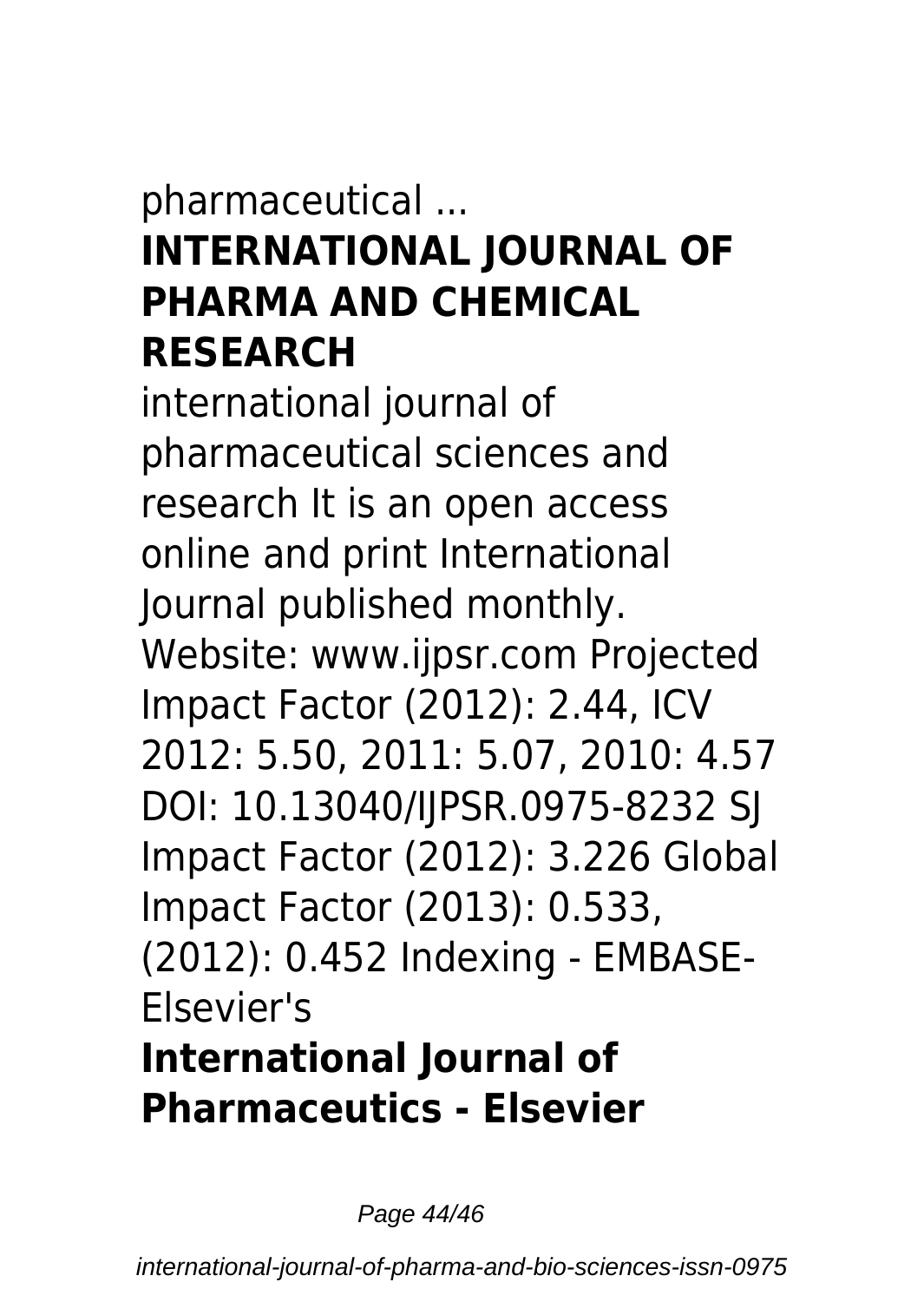## *International Journal Of Pharma And International Journal of Pharmaceutical Sciences and Clinical Pharmacy (IJPSCP) is an open-access journal covering innumerable aspects like medicine innovations exploration and various sustainable developments in the academic field of Pharmaceutical Sciences and Clinical Pharmacy. The journal merely provides rapid publication of articles in all areas of Pharmaceutical regulations, Drug medical ...*

*Wiley's open access option. By selecting to publish through Wiley's open access option, OnlineOpen,* Page 45/46